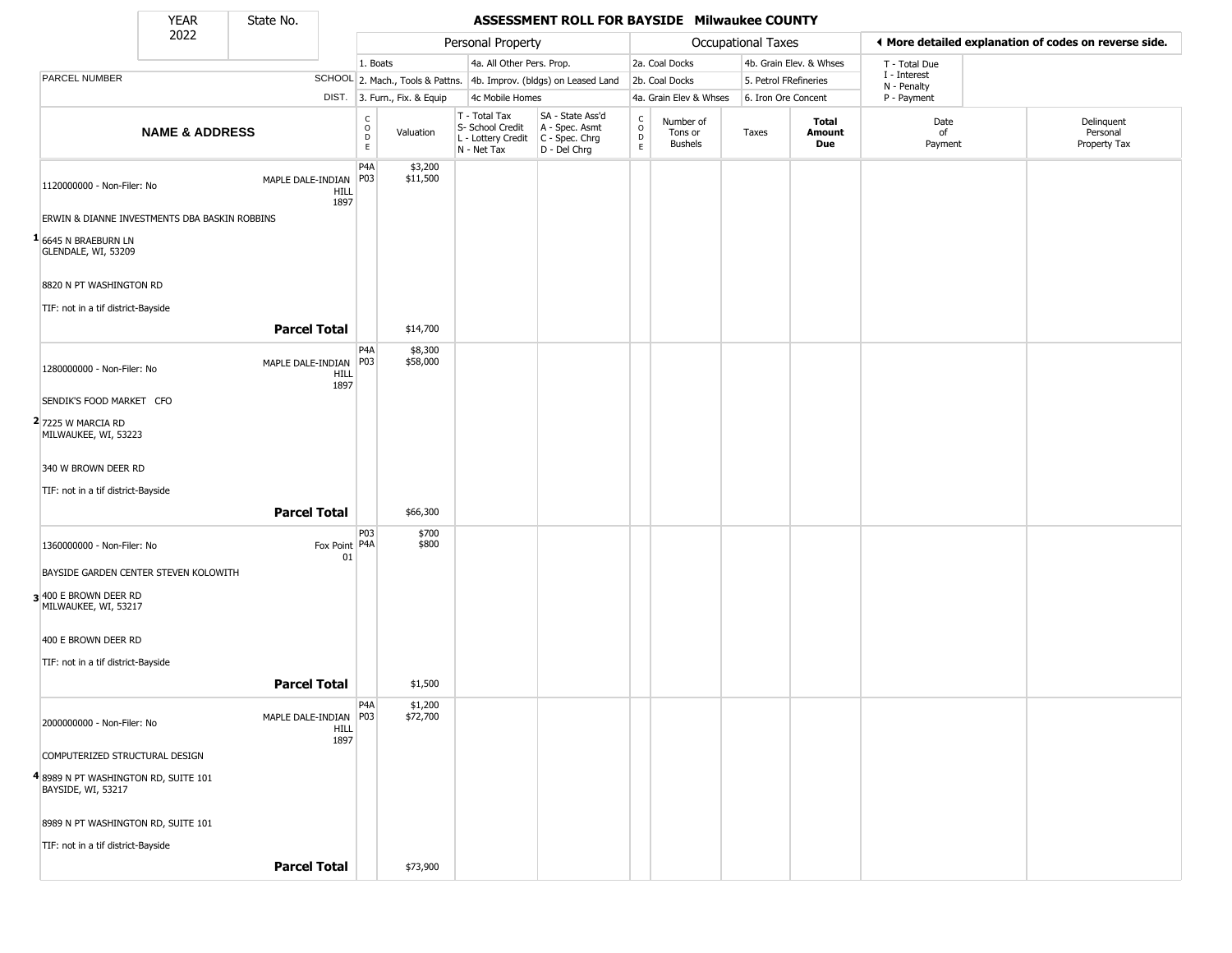|                                                           | <b>YEAR</b>                                        | State No.               |                     |                         |                              |                                                                        | ASSESSMENT ROLL FOR BAYSIDE Milwaukee COUNTY                           |                                                          |                                        |                           |                         |                             |                                                       |
|-----------------------------------------------------------|----------------------------------------------------|-------------------------|---------------------|-------------------------|------------------------------|------------------------------------------------------------------------|------------------------------------------------------------------------|----------------------------------------------------------|----------------------------------------|---------------------------|-------------------------|-----------------------------|-------------------------------------------------------|
|                                                           | 2022                                               |                         |                     |                         |                              | Personal Property                                                      |                                                                        |                                                          |                                        | <b>Occupational Taxes</b> |                         |                             | ♦ More detailed explanation of codes on reverse side. |
|                                                           |                                                    |                         |                     | 1. Boats                |                              | 4a. All Other Pers. Prop.                                              |                                                                        |                                                          | 2a. Coal Docks                         |                           | 4b. Grain Elev. & Whses | T - Total Due               |                                                       |
| <b>PARCEL NUMBER</b>                                      |                                                    |                         |                     |                         |                              |                                                                        | SCHOOL 2. Mach., Tools & Pattns. 4b. Improv. (bldgs) on Leased Land    |                                                          | 2b. Coal Docks                         | 5. Petrol FRefineries     |                         | I - Interest<br>N - Penalty |                                                       |
|                                                           |                                                    |                         |                     |                         | DIST. 3. Furn., Fix. & Equip | 4c Mobile Homes                                                        |                                                                        |                                                          | 4a. Grain Elev & Whses                 | 6. Iron Ore Concent       |                         | P - Payment                 |                                                       |
|                                                           | <b>NAME &amp; ADDRESS</b>                          |                         |                     | C<br>$\circ$<br>D<br>E. | Valuation                    | T - Total Tax<br>S- School Credit<br>L - Lottery Credit<br>N - Net Tax | SA - State Ass'd<br>A - Spec. Asmt<br>$C - Spec. Chrg$<br>D - Del Chrg | $\begin{matrix} 0 \\ 0 \\ D \end{matrix}$<br>$\mathsf E$ | Number of<br>Tons or<br><b>Bushels</b> | Taxes                     | Total<br>Amount<br>Due  | Date<br>of<br>Payment       | Delinquent<br>Personal<br>Property Tax                |
| 2040200000 - Non-Filer: No                                |                                                    | MAPLE DALE-INDIAN       | <b>HILL</b><br>1897 |                         | \$0                          |                                                                        |                                                                        |                                                          |                                        |                           |                         |                             |                                                       |
| ANNE NEARY DDS, LLC                                       |                                                    |                         |                     |                         |                              |                                                                        |                                                                        |                                                          |                                        |                           |                         |                             |                                                       |
| 58989 N PORT WASHINGTON RD, STE 236<br>BAYSIDE, WI, 53217 |                                                    |                         |                     |                         |                              |                                                                        |                                                                        |                                                          |                                        |                           |                         |                             |                                                       |
| 8989 N PORT WASHINGTON RD, STE 236                        |                                                    |                         |                     |                         |                              |                                                                        |                                                                        |                                                          |                                        |                           |                         |                             |                                                       |
| TIF: not in a tif district-Bayside                        |                                                    |                         |                     |                         |                              |                                                                        |                                                                        |                                                          |                                        |                           |                         |                             |                                                       |
| 2060008 - Non-Filer: No                                   |                                                    |                         | Fox Point P03<br>01 | P <sub>4</sub> A        | \$100<br>\$2,300             |                                                                        |                                                                        |                                                          |                                        |                           |                         |                             |                                                       |
|                                                           | BAYVIEW RESIDENTIAL FACILITY SABER GROUP HOMES LLC |                         |                     |                         |                              |                                                                        |                                                                        |                                                          |                                        |                           |                         |                             |                                                       |
| 6 1840 E LILAC LAND<br>OAK CREEK, WI, 53154               |                                                    |                         |                     |                         |                              |                                                                        |                                                                        |                                                          |                                        |                           |                         |                             |                                                       |
| 8820 N REXLEIGH DR                                        |                                                    |                         |                     |                         |                              |                                                                        |                                                                        |                                                          |                                        |                           |                         |                             |                                                       |
| TIF: not in a tif district-Bayside                        |                                                    |                         |                     |                         |                              |                                                                        |                                                                        |                                                          |                                        |                           |                         |                             |                                                       |
|                                                           |                                                    |                         | <b>Parcel Total</b> |                         | \$2,400                      |                                                                        |                                                                        |                                                          |                                        |                           |                         |                             |                                                       |
| 2060020 - Non-Filer: No                                   |                                                    | MAPLE DALE-INDIAN   P03 | <b>HILL</b><br>1897 | P <sub>4</sub> A        | \$200<br>\$7,600             |                                                                        |                                                                        |                                                          |                                        |                           |                         |                             |                                                       |
|                                                           | OTTOS BAYSIDE WINE AND SPIRITS TOTO'S, INC         |                         |                     |                         |                              |                                                                        |                                                                        |                                                          |                                        |                           |                         |                             |                                                       |
| 4600 W BROWN DEER RD<br>BROWN DEER, WI, 53223             |                                                    |                         |                     |                         |                              |                                                                        |                                                                        |                                                          |                                        |                           |                         |                             |                                                       |
| 8850 N PORT WASHINGTON RD                                 |                                                    |                         |                     |                         |                              |                                                                        |                                                                        |                                                          |                                        |                           |                         |                             |                                                       |
| TIF: not in a tif district-Bayside                        |                                                    |                         |                     |                         |                              |                                                                        |                                                                        |                                                          |                                        |                           |                         |                             |                                                       |
|                                                           |                                                    |                         | <b>Parcel Total</b> |                         | \$7,800                      |                                                                        |                                                                        |                                                          |                                        |                           |                         |                             |                                                       |
| 2060024 - Non-Filer: No                                   |                                                    | MAPLE DALE-INDIAN   P03 | HILL<br>1897        | P <sub>4</sub> A        | \$4,100<br>\$46,100          |                                                                        |                                                                        |                                                          |                                        |                           |                         |                             |                                                       |
| US BANK NATIONAL ASSOCIATION                              |                                                    |                         |                     |                         |                              |                                                                        |                                                                        |                                                          |                                        |                           |                         |                             |                                                       |
| 8 1310 MADRID ST STE 100<br>MARSHALL, MN, 56258           |                                                    |                         |                     |                         |                              |                                                                        |                                                                        |                                                          |                                        |                           |                         |                             |                                                       |
| 400 W BROWN DEER RD                                       |                                                    |                         |                     |                         |                              |                                                                        |                                                                        |                                                          |                                        |                           |                         |                             |                                                       |
| TIF: not in a tif district-Bayside                        |                                                    |                         |                     |                         |                              |                                                                        |                                                                        |                                                          |                                        |                           |                         |                             |                                                       |
|                                                           |                                                    |                         | <b>Parcel Total</b> |                         | \$50,200                     |                                                                        |                                                                        |                                                          |                                        |                           |                         |                             |                                                       |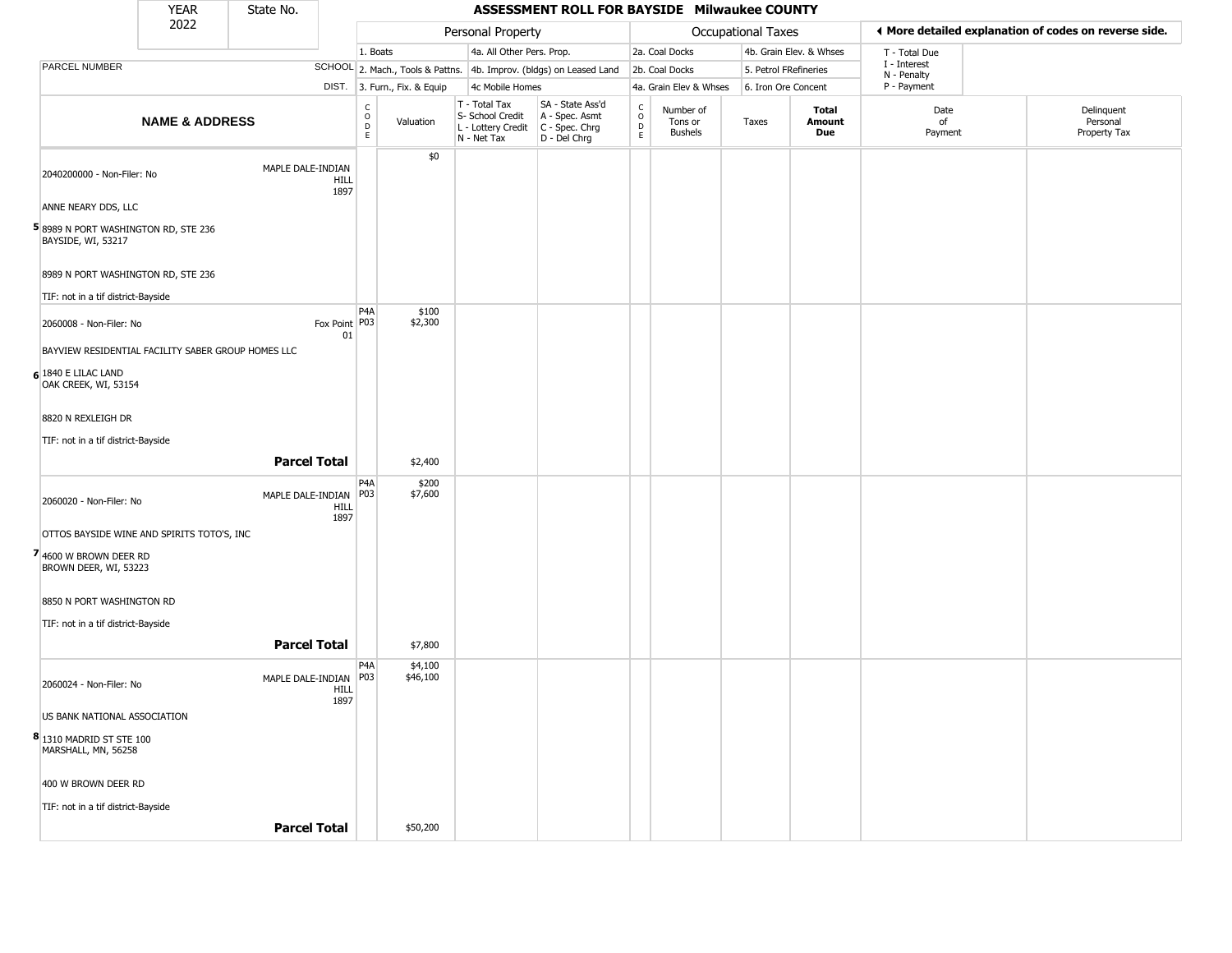|                                                               | <b>YEAR</b>               | State No.               |                     |                                     |                              |                                                                        | ASSESSMENT ROLL FOR BAYSIDE Milwaukee COUNTY                         |                                              |                                        |                       |                         |                             |                                                       |
|---------------------------------------------------------------|---------------------------|-------------------------|---------------------|-------------------------------------|------------------------------|------------------------------------------------------------------------|----------------------------------------------------------------------|----------------------------------------------|----------------------------------------|-----------------------|-------------------------|-----------------------------|-------------------------------------------------------|
|                                                               | 2022                      |                         |                     |                                     |                              | Personal Property                                                      |                                                                      |                                              |                                        | Occupational Taxes    |                         |                             | ♦ More detailed explanation of codes on reverse side. |
|                                                               |                           |                         |                     | 1. Boats                            |                              | 4a. All Other Pers. Prop.                                              |                                                                      |                                              | 2a. Coal Docks                         |                       | 4b. Grain Elev. & Whses | T - Total Due               |                                                       |
| PARCEL NUMBER                                                 |                           |                         |                     |                                     |                              |                                                                        | SCHOOL 2. Mach., Tools & Pattns. 4b. Improv. (bldgs) on Leased Land  |                                              | 2b. Coal Docks                         | 5. Petrol FRefineries |                         | I - Interest<br>N - Penalty |                                                       |
|                                                               |                           |                         |                     |                                     | DIST. 3. Furn., Fix. & Equip | 4c Mobile Homes                                                        |                                                                      |                                              | 4a. Grain Elev & Whses                 | 6. Iron Ore Concent   |                         | P - Payment                 |                                                       |
|                                                               | <b>NAME &amp; ADDRESS</b> |                         |                     | $\rm ^c_o$<br>D<br>E                | Valuation                    | T - Total Tax<br>S- School Credit<br>L - Lottery Credit<br>N - Net Tax | SA - State Ass'd<br>A - Spec. Asmt<br>C - Spec. Chrg<br>D - Del Chrg | $\int_{0}^{c}$<br>$\mathsf D$<br>$\mathsf E$ | Number of<br>Tons or<br><b>Bushels</b> | Taxes                 | Total<br>Amount<br>Due  | Date<br>of<br>Payment       | Delinquent<br>Personal<br>Property Tax                |
| 2104500000 - Non-Filer: No                                    |                           | MAPLE DALE-INDIAN   P03 | HILL<br>1897        | P <sub>4</sub> A                    | \$300<br>\$1,200             |                                                                        |                                                                      |                                              |                                        |                       |                         |                             |                                                       |
| GOLDBERG LAW OFFICES DANIEL GOLDBERG                          |                           |                         |                     |                                     |                              |                                                                        |                                                                      |                                              |                                        |                       |                         |                             |                                                       |
| 98989 N PORT WASHINGTON #201<br>BAYSIDE, WI, 53217            |                           |                         |                     |                                     |                              |                                                                        |                                                                      |                                              |                                        |                       |                         |                             |                                                       |
| 8989 N PORT WASHINGTON #201                                   |                           |                         |                     |                                     |                              |                                                                        |                                                                      |                                              |                                        |                       |                         |                             |                                                       |
| TIF: not in a tif district-Bayside                            |                           |                         |                     |                                     |                              |                                                                        |                                                                      |                                              |                                        |                       |                         |                             |                                                       |
|                                                               |                           | <b>Parcel Total</b>     |                     |                                     | \$1,500                      |                                                                        |                                                                      |                                              |                                        |                       |                         |                             |                                                       |
| 2200020000 - Non-Filer: No                                    |                           | MAPLE DALE-INDIAN mpt   | HILL<br>1897        | Exe                                 | \$0                          |                                                                        |                                                                      |                                              |                                        |                       |                         |                             |                                                       |
| CREATIVE LIVING ENVIRONMENT, LLC                              |                           |                         |                     |                                     |                              |                                                                        |                                                                      |                                              |                                        |                       |                         |                             |                                                       |
| <b>10</b> 314 E MAIN ST<br>WATERTOWN, WI, 53094               |                           |                         |                     |                                     |                              |                                                                        |                                                                      |                                              |                                        |                       |                         |                             |                                                       |
| 225 E BROWN DEER RD                                           |                           |                         |                     |                                     |                              |                                                                        |                                                                      |                                              |                                        |                       |                         |                             |                                                       |
| TIF: not in a tif district-Bayside                            |                           |                         |                     |                                     |                              |                                                                        |                                                                      |                                              |                                        |                       |                         |                             |                                                       |
| 2200230000 - Non-Filer: No                                    |                           | MAPLE DALE-INDIAN       | <b>HILL</b><br>1897 | P <sub>03</sub><br>P <sub>4</sub> A | \$1,600<br>\$2,000           |                                                                        |                                                                      |                                              |                                        |                       |                         |                             |                                                       |
| PAST BASKET                                                   |                           |                         |                     |                                     |                              |                                                                        |                                                                      |                                              |                                        |                       |                         |                             |                                                       |
| 11 383 W BROWN DEER RD<br>BAYSIDE, WI, 53217                  |                           |                         |                     |                                     |                              |                                                                        |                                                                      |                                              |                                        |                       |                         |                             |                                                       |
| 383 W BROWN DEER RD                                           |                           |                         |                     |                                     |                              |                                                                        |                                                                      |                                              |                                        |                       |                         |                             |                                                       |
| TIF: not in a tif district-Bayside                            |                           |                         |                     |                                     |                              |                                                                        |                                                                      |                                              |                                        |                       |                         |                             |                                                       |
|                                                               |                           | <b>Parcel Total</b>     |                     |                                     | \$3,600                      |                                                                        |                                                                      |                                              |                                        |                       |                         |                             |                                                       |
| 2300170 - Non-Filer: No                                       |                           | MAPLE DALE-INDIAN P4A   | HILL<br>1897        | P <sub>0</sub> 3                    | \$62,500<br>\$87,900         |                                                                        |                                                                      |                                              |                                        |                       |                         |                             |                                                       |
| OPEN PANTRY FOOD MARTS #605                                   |                           |                         |                     |                                     |                              |                                                                        |                                                                      |                                              |                                        |                       |                         |                             |                                                       |
| 12 10505 CORPORATE DR. STE 101<br>PLEASANT PRAIRIE, WI, 53158 |                           |                         |                     |                                     |                              |                                                                        |                                                                      |                                              |                                        |                       |                         |                             |                                                       |
| 501 W BROWN DEER ROAD                                         |                           |                         |                     |                                     |                              |                                                                        |                                                                      |                                              |                                        |                       |                         |                             |                                                       |
| TIF: not in a tif district-Bayside                            |                           |                         |                     |                                     |                              |                                                                        |                                                                      |                                              |                                        |                       |                         |                             |                                                       |
|                                                               |                           | <b>Parcel Total</b>     |                     |                                     | \$150,400                    |                                                                        |                                                                      |                                              |                                        |                       |                         |                             |                                                       |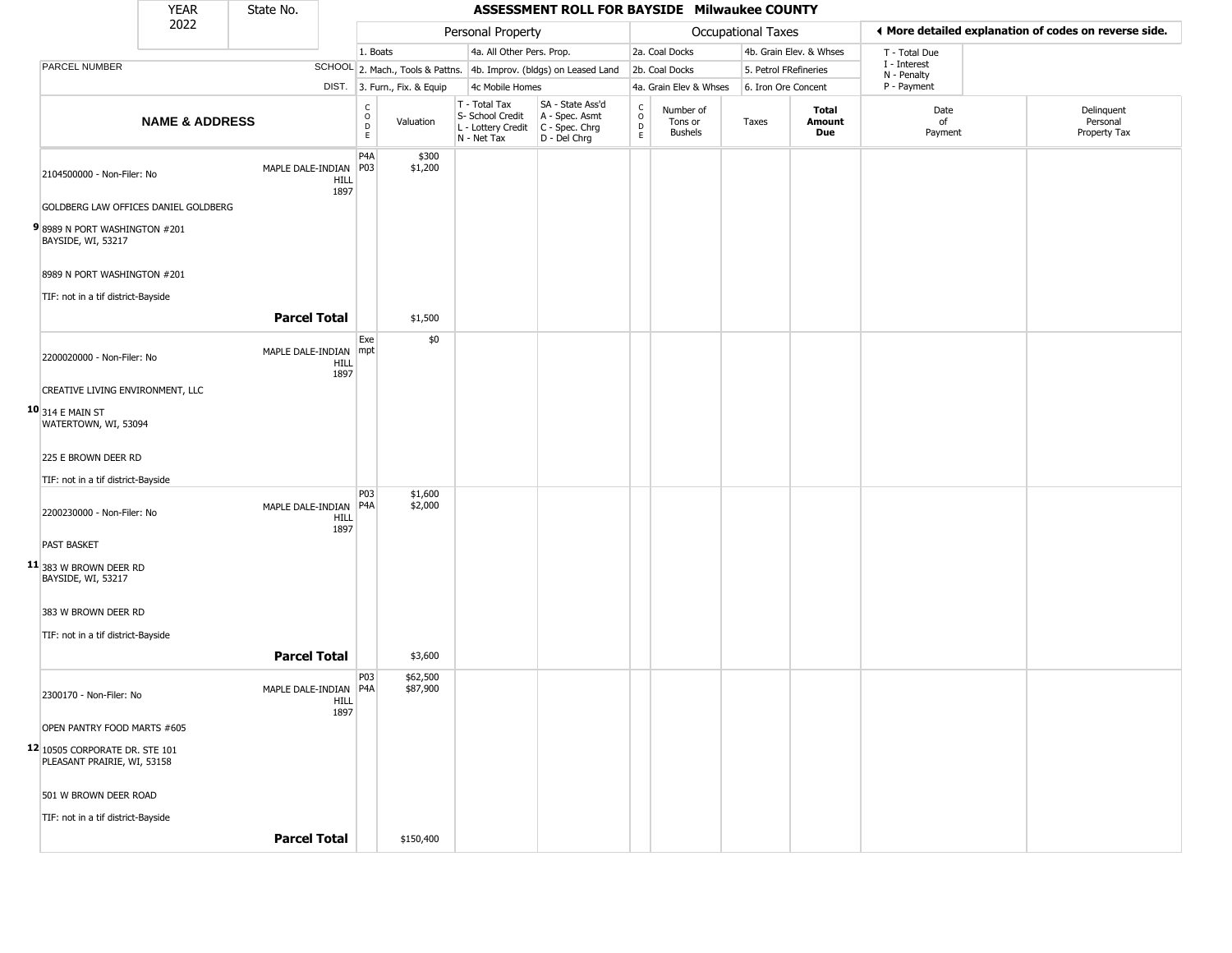|                                                    | <b>YEAR</b>               | State No.               |                     |                                        |                              |                                                                        | ASSESSMENT ROLL FOR BAYSIDE Milwaukee COUNTY                         |                                                          |                                        |                       |                         |                             |                                                       |
|----------------------------------------------------|---------------------------|-------------------------|---------------------|----------------------------------------|------------------------------|------------------------------------------------------------------------|----------------------------------------------------------------------|----------------------------------------------------------|----------------------------------------|-----------------------|-------------------------|-----------------------------|-------------------------------------------------------|
|                                                    | 2022                      |                         |                     |                                        |                              | Personal Property                                                      |                                                                      |                                                          |                                        | Occupational Taxes    |                         |                             | I More detailed explanation of codes on reverse side. |
|                                                    |                           |                         |                     | 1. Boats                               |                              | 4a. All Other Pers. Prop.                                              |                                                                      |                                                          | 2a. Coal Docks                         |                       | 4b. Grain Elev. & Whses | T - Total Due               |                                                       |
| PARCEL NUMBER                                      |                           |                         |                     |                                        |                              |                                                                        | SCHOOL 2. Mach., Tools & Pattns. 4b. Improv. (bldgs) on Leased Land  |                                                          | 2b. Coal Docks                         | 5. Petrol FRefineries |                         | I - Interest<br>N - Penalty |                                                       |
|                                                    |                           |                         |                     |                                        | DIST. 3. Furn., Fix. & Equip | 4c Mobile Homes                                                        |                                                                      |                                                          | 4a. Grain Elev & Whses                 | 6. Iron Ore Concent   |                         | P - Payment                 |                                                       |
|                                                    | <b>NAME &amp; ADDRESS</b> |                         |                     | $_{\rm o}^{\rm c}$<br>$\mathsf D$<br>E | Valuation                    | T - Total Tax<br>S- School Credit<br>L - Lottery Credit<br>N - Net Tax | SA - State Ass'd<br>A - Spec. Asmt<br>C - Spec. Chrg<br>D - Del Chrg | $\begin{smallmatrix} C \\ O \\ D \end{smallmatrix}$<br>E | Number of<br>Tons or<br><b>Bushels</b> | Taxes                 | Total<br>Amount<br>Due  | Date<br>of<br>Payment       | Delinquent<br>Personal<br>Property Tax                |
| 2480000000 - Non-Filer: No                         |                           | MAPLE DALE-INDIAN       | HILL<br>1897        | P <sub>4</sub> A<br>P03                | \$2,000<br>\$799,000         |                                                                        |                                                                      |                                                          |                                        |                       |                         |                             |                                                       |
| ALG VACATIONS CORP                                 |                           |                         |                     |                                        |                              |                                                                        |                                                                      |                                                          |                                        |                       |                         |                             |                                                       |
| 13 8969 N PT WASHINGTON RD<br>BAYSIDE, WI, 53217   |                           |                         |                     |                                        |                              |                                                                        |                                                                      |                                                          |                                        |                       |                         |                             |                                                       |
| 8969 N PT WASHINGTON RD                            |                           |                         |                     |                                        |                              |                                                                        |                                                                      |                                                          |                                        |                       |                         |                             |                                                       |
| TIF: not in a tif district-Bayside                 |                           |                         |                     |                                        |                              |                                                                        |                                                                      |                                                          |                                        |                       |                         |                             |                                                       |
|                                                    |                           | <b>Parcel Total</b>     |                     |                                        | \$801,000                    |                                                                        |                                                                      |                                                          |                                        |                       |                         |                             |                                                       |
|                                                    |                           |                         |                     | P <sub>4</sub> A                       | \$300                        |                                                                        |                                                                      |                                                          |                                        |                       |                         |                             |                                                       |
| 2960000000 - Non-Filer: No                         |                           | MAPLE DALE-INDIAN       | HILL<br>1897        | P03                                    | \$13,600                     |                                                                        |                                                                      |                                                          |                                        |                       |                         |                             |                                                       |
| <b>GREAT MIDWEST BANK SSB</b>                      |                           |                         |                     |                                        |                              |                                                                        |                                                                      |                                                          |                                        |                       |                         |                             |                                                       |
| 14 15900 W BLUEMOUND RD<br>BROOKFIELD, WI, 53005   |                           |                         |                     |                                        |                              |                                                                        |                                                                      |                                                          |                                        |                       |                         |                             |                                                       |
| 505 W BROWN DEER RD                                |                           |                         |                     |                                        |                              |                                                                        |                                                                      |                                                          |                                        |                       |                         |                             |                                                       |
| TIF: not in a tif district-Bayside                 |                           |                         |                     |                                        |                              |                                                                        |                                                                      |                                                          |                                        |                       |                         |                             |                                                       |
|                                                    |                           | <b>Parcel Total</b>     |                     |                                        | \$13,900                     |                                                                        |                                                                      |                                                          |                                        |                       |                         |                             |                                                       |
|                                                    |                           |                         |                     | P <sub>4</sub> A                       | \$300                        |                                                                        |                                                                      |                                                          |                                        |                       |                         |                             |                                                       |
| 8280000000 - Non-Filer: No                         |                           | MAPLE DALE-INDIAN       | <b>HILL</b><br>1897 | P03                                    | \$18,500                     |                                                                        |                                                                      |                                                          |                                        |                       |                         |                             |                                                       |
| Z MANAGEMENT INC.                                  |                           |                         |                     |                                        |                              |                                                                        |                                                                      |                                                          |                                        |                       |                         |                             |                                                       |
| 15 8870 N PT WASHINGTON RD<br>BAYSIDE, WI, 53217   |                           |                         |                     |                                        |                              |                                                                        |                                                                      |                                                          |                                        |                       |                         |                             |                                                       |
| 8870 N PT WASHINGTON RD                            |                           |                         |                     |                                        |                              |                                                                        |                                                                      |                                                          |                                        |                       |                         |                             |                                                       |
| TIF: not in a tif district-Bayside                 |                           |                         |                     |                                        |                              |                                                                        |                                                                      |                                                          |                                        |                       |                         |                             |                                                       |
|                                                    |                           | <b>Parcel Total</b>     |                     |                                        | \$18,800                     |                                                                        |                                                                      |                                                          |                                        |                       |                         |                             |                                                       |
|                                                    |                           |                         |                     | P <sub>4</sub> A                       | \$400                        |                                                                        |                                                                      |                                                          |                                        |                       |                         |                             |                                                       |
| 8320000000 - Non-Filer: No                         |                           | MAPLE DALE-INDIAN   P03 | <b>HILL</b><br>1897 |                                        | \$11,100                     |                                                                        |                                                                      |                                                          |                                        |                       |                         |                             |                                                       |
| ZIMMERMAN LAW OFFICES, SC ZIMMERMAN, KAREN         |                           |                         |                     |                                        |                              |                                                                        |                                                                      |                                                          |                                        |                       |                         |                             |                                                       |
| 16 8989 N PORT WASHINGTON RD<br>BAYSIDE, WI, 53217 |                           |                         |                     |                                        |                              |                                                                        |                                                                      |                                                          |                                        |                       |                         |                             |                                                       |
| 8989 N PORT WASHINGTON RD                          |                           |                         |                     |                                        |                              |                                                                        |                                                                      |                                                          |                                        |                       |                         |                             |                                                       |
| TIF: not in a tif district-Bayside                 |                           |                         |                     |                                        |                              |                                                                        |                                                                      |                                                          |                                        |                       |                         |                             |                                                       |
|                                                    |                           | <b>Parcel Total</b>     |                     |                                        | \$11,500                     |                                                                        |                                                                      |                                                          |                                        |                       |                         |                             |                                                       |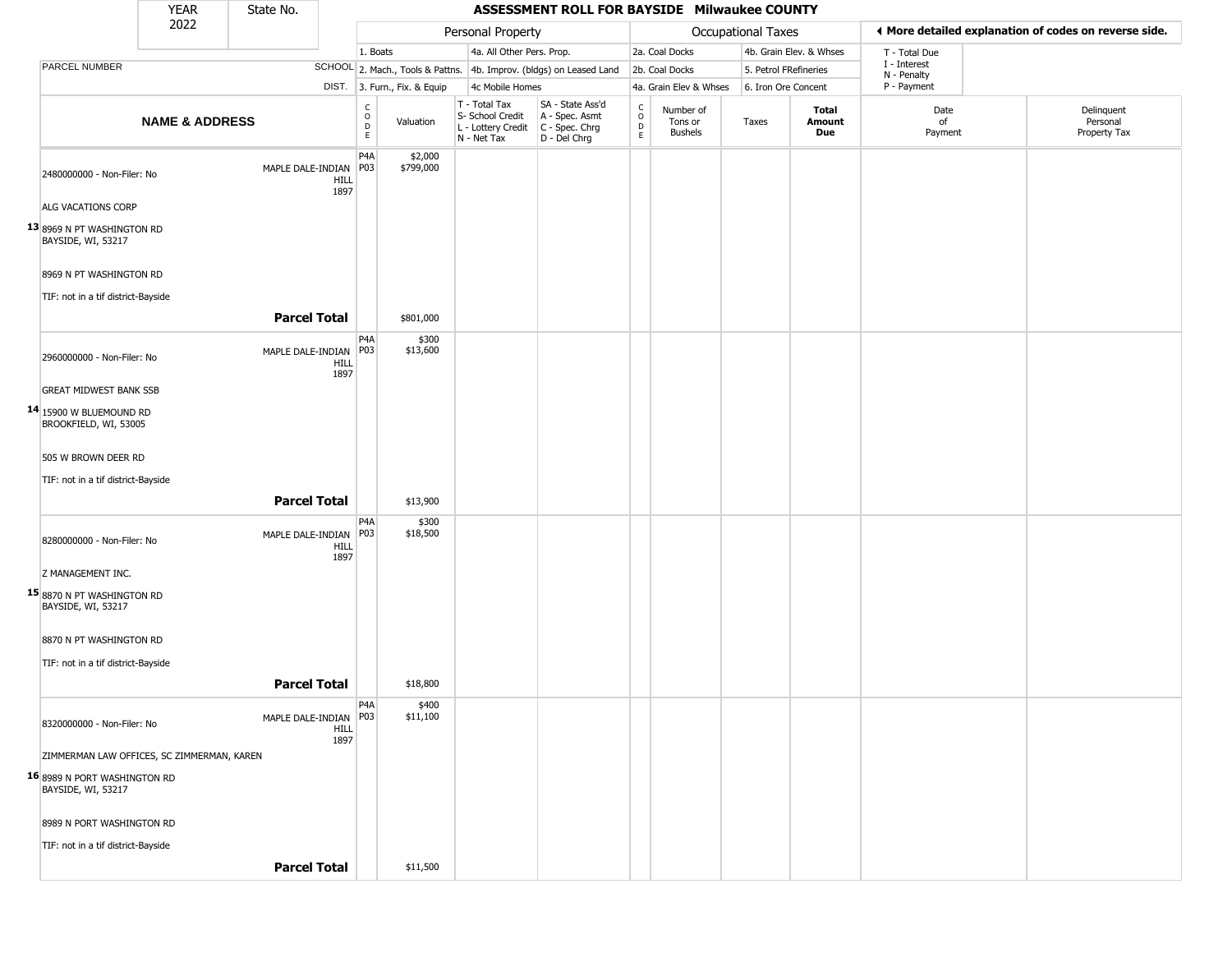|                                                           | YEAR                      | State No.           |                     |                                                |                              |                                                                                       | ASSESSMENT ROLL FOR BAYSIDE Milwaukee COUNTY                        |                      |                                        |                       |                               |                             |                                                       |
|-----------------------------------------------------------|---------------------------|---------------------|---------------------|------------------------------------------------|------------------------------|---------------------------------------------------------------------------------------|---------------------------------------------------------------------|----------------------|----------------------------------------|-----------------------|-------------------------------|-----------------------------|-------------------------------------------------------|
|                                                           | 2022                      |                     |                     |                                                |                              | Personal Property                                                                     |                                                                     |                      |                                        | Occupational Taxes    |                               |                             | ♦ More detailed explanation of codes on reverse side. |
|                                                           |                           |                     |                     | 1. Boats                                       |                              | 4a. All Other Pers. Prop.                                                             |                                                                     |                      | 2a. Coal Docks                         |                       | 4b. Grain Elev. & Whses       | T - Total Due               |                                                       |
| <b>PARCEL NUMBER</b>                                      |                           |                     |                     |                                                |                              |                                                                                       | SCHOOL 2. Mach., Tools & Pattns. 4b. Improv. (bldgs) on Leased Land |                      | 2b. Coal Docks                         | 5. Petrol FRefineries |                               | I - Interest<br>N - Penalty |                                                       |
|                                                           |                           |                     |                     |                                                | DIST. 3. Furn., Fix. & Equip | 4c Mobile Homes                                                                       |                                                                     |                      | 4a. Grain Elev & Whses                 | 6. Iron Ore Concent   |                               | P - Payment                 |                                                       |
|                                                           | <b>NAME &amp; ADDRESS</b> |                     |                     | $\begin{matrix} 0 \\ 0 \\ D \end{matrix}$<br>E | Valuation                    | T - Total Tax<br>S- School Credit<br>L - Lottery Credit C - Spec. Chrg<br>N - Net Tax | SA - State Ass'd<br>A - Spec. Asmt<br>D - Del Chrg                  | $\rm _o^c$<br>D<br>E | Number of<br>Tons or<br><b>Bushels</b> | Taxes                 | <b>Total</b><br>Amount<br>Due | Date<br>of<br>Payment       | Delinquent<br>Personal<br>Property Tax                |
| 9600100000 - Non-Filer: No                                |                           | MAPLE DALE-INDIAN   | <b>HILL</b><br>1897 |                                                | \$0                          |                                                                                       |                                                                     |                      |                                        |                       |                               |                             |                                                       |
| PITNEY BOWES INC                                          |                           |                     |                     |                                                |                              |                                                                                       |                                                                     |                      |                                        |                       |                               |                             |                                                       |
| 17 600 N WESTSHORE BLVD, STE 810<br>TAMPA, FL, 33609      |                           |                     |                     |                                                |                              |                                                                                       |                                                                     |                      |                                        |                       |                               |                             |                                                       |
| <b>VARIOUS</b>                                            |                           |                     |                     |                                                |                              |                                                                                       |                                                                     |                      |                                        |                       |                               |                             |                                                       |
| TIF: not in a tif district-Bayside                        |                           |                     |                     | P03                                            | \$4,400                      |                                                                                       |                                                                     |                      |                                        |                       |                               |                             |                                                       |
| 9708300000 - Non-Filer: No                                |                           | MAPLE DALE-INDIAN   | HILL<br>1897        |                                                |                              |                                                                                       |                                                                     |                      |                                        |                       |                               |                             |                                                       |
| NORTH SHORE MARBLE MAINTENANCE                            |                           |                     |                     |                                                |                              |                                                                                       |                                                                     |                      |                                        |                       |                               |                             |                                                       |
| $18$ <sub>111</sub> E BROWN DEER RD<br>BAYSIDE, WI, 53217 |                           |                     |                     |                                                |                              |                                                                                       |                                                                     |                      |                                        |                       |                               |                             |                                                       |
| 111 E BROWN DEER RD                                       |                           |                     |                     |                                                |                              |                                                                                       |                                                                     |                      |                                        |                       |                               |                             |                                                       |
| TIF: not in a tif district-Bayside                        |                           |                     |                     |                                                |                              |                                                                                       |                                                                     |                      |                                        |                       |                               |                             |                                                       |
| 9712200000 - Non-Filer: Yes                               |                           | MAPLE DALE-INDIAN   | <b>HILL</b><br>1897 | P <sub>03</sub>                                | \$171,900                    |                                                                                       |                                                                     |                      |                                        |                       |                               |                             |                                                       |
| WHITE OAK APARTMENTS                                      |                           |                     |                     |                                                |                              |                                                                                       |                                                                     |                      |                                        |                       |                               |                             |                                                       |
| <b>19</b> 614 W BROWN DEER RD #300<br>BAYSIDE, WI, 53217  |                           |                     |                     |                                                |                              |                                                                                       |                                                                     |                      |                                        |                       |                               |                             |                                                       |
| 9100 N WHITE OAK LN                                       |                           |                     |                     |                                                |                              |                                                                                       |                                                                     |                      |                                        |                       |                               |                             |                                                       |
| TIF: not in a tif district-Bayside                        |                           |                     |                     |                                                |                              |                                                                                       |                                                                     |                      |                                        |                       |                               |                             |                                                       |
| 9967000000 - Non-Filer: No                                |                           | MAPLE DALE-INDIAN   | <b>HILL</b><br>1897 | P <sub>03</sub>                                | \$1,600                      |                                                                                       |                                                                     |                      |                                        |                       |                               |                             |                                                       |
| PATTI J CIRILLI MS CCC, INC                               |                           |                     |                     |                                                |                              |                                                                                       |                                                                     |                      |                                        |                       |                               |                             |                                                       |
| 20 5964 N BAYRIDGE AVE<br>WHITEFISH BAY, WI, 53217        |                           |                     |                     |                                                |                              |                                                                                       |                                                                     |                      |                                        |                       |                               |                             |                                                       |
| 8989 N PT WASHINGTON RD                                   |                           |                     |                     |                                                |                              |                                                                                       |                                                                     |                      |                                        |                       |                               |                             |                                                       |
| TIF: not in a tif district-Bayside                        |                           |                     |                     |                                                |                              |                                                                                       |                                                                     |                      |                                        |                       |                               |                             |                                                       |
| 9967200000 - Non-Filer: No                                |                           | MAPLE DALE-INDIAN   | HILL<br>1897        | P <sub>4</sub> A<br>P03                        | \$100<br>\$2,000             |                                                                                       |                                                                     |                      |                                        |                       |                               |                             |                                                       |
| LY-LY NAIL & SPA, LLC C/O BICH VAN T NGUYEN               |                           |                     |                     |                                                |                              |                                                                                       |                                                                     |                      |                                        |                       |                               |                             |                                                       |
| 21 333 W BROWN DEER RD UNIT F<br>BAYSIDE, WI, 53217       |                           |                     |                     |                                                |                              |                                                                                       |                                                                     |                      |                                        |                       |                               |                             |                                                       |
| 333 W BROWN DEER RD UNIT F                                |                           |                     |                     |                                                |                              |                                                                                       |                                                                     |                      |                                        |                       |                               |                             |                                                       |
| TIF: not in a tif district-Bayside                        |                           |                     |                     |                                                |                              |                                                                                       |                                                                     |                      |                                        |                       |                               |                             |                                                       |
|                                                           |                           | <b>Parcel Total</b> |                     |                                                | \$2,100                      |                                                                                       |                                                                     |                      |                                        |                       |                               |                             |                                                       |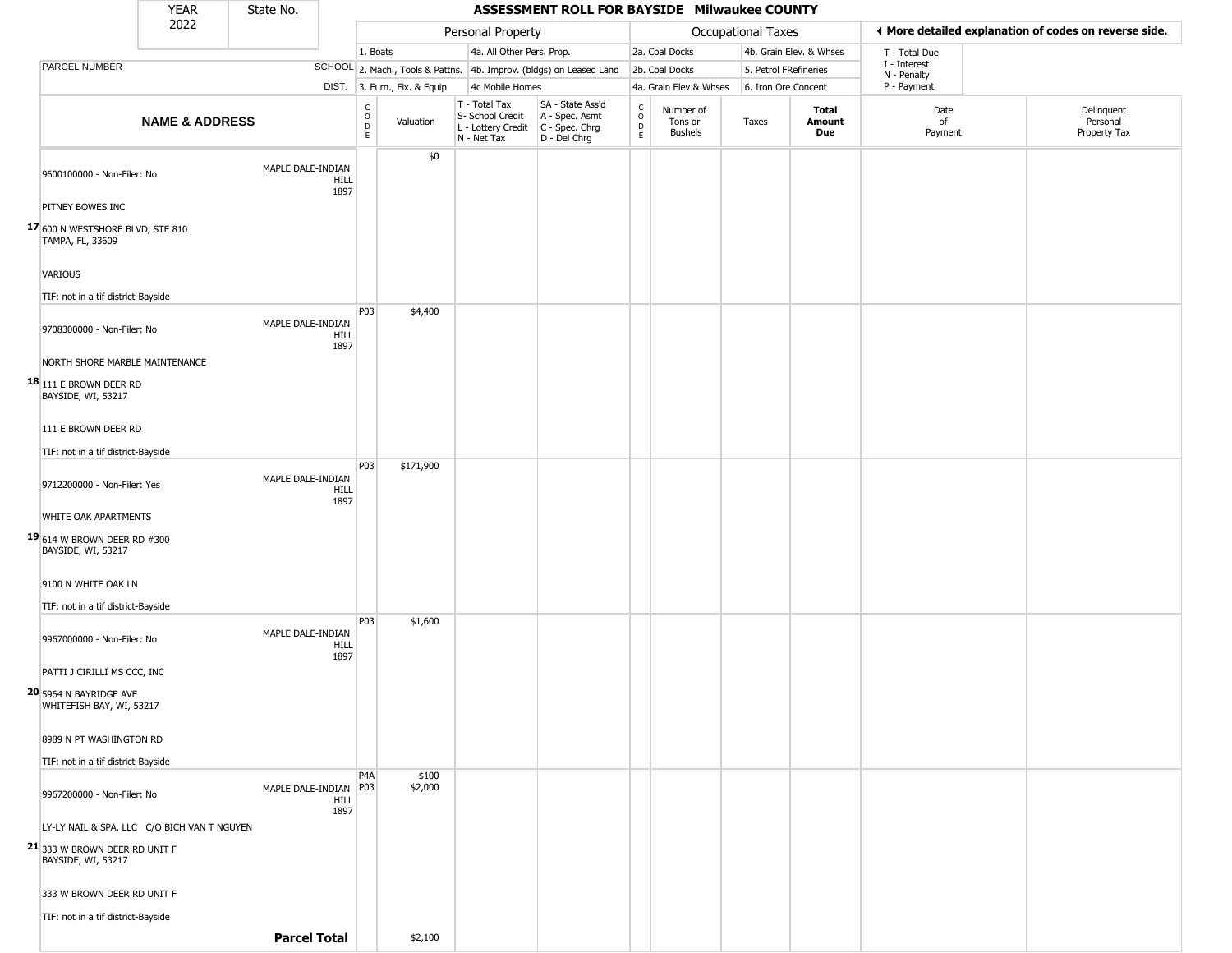|                                                        | <b>YEAR</b>                                 | State No.           |                 |                                                 |                                  |                                                                                         | ASSESSMENT ROLL FOR BAYSIDE Milwaukee COUNTY       |                        |                                        |                    |                               |                             |                                                       |
|--------------------------------------------------------|---------------------------------------------|---------------------|-----------------|-------------------------------------------------|----------------------------------|-----------------------------------------------------------------------------------------|----------------------------------------------------|------------------------|----------------------------------------|--------------------|-------------------------------|-----------------------------|-------------------------------------------------------|
|                                                        | 2022                                        |                     |                 |                                                 |                                  | Personal Property                                                                       |                                                    |                        |                                        | Occupational Taxes |                               |                             | ← More detailed explanation of codes on reverse side. |
|                                                        |                                             |                     |                 | 1. Boats                                        |                                  | 4a. All Other Pers. Prop.                                                               |                                                    |                        | 2a. Coal Docks                         |                    | 4b. Grain Elev. & Whses       | T - Total Due               |                                                       |
| PARCEL NUMBER                                          |                                             |                     |                 |                                                 | SCHOOL 2. Mach., Tools & Pattns. |                                                                                         | 4b. Improv. (bldgs) on Leased Land                 |                        | 2b. Coal Docks                         |                    | 5. Petrol FRefineries         | I - Interest<br>N - Penalty |                                                       |
|                                                        |                                             |                     |                 |                                                 | DIST. 3. Furn., Fix. & Equip     | 4c Mobile Homes                                                                         |                                                    |                        | 4a. Grain Elev & Whses                 |                    | 6. Iron Ore Concent           | P - Payment                 |                                                       |
|                                                        | <b>NAME &amp; ADDRESS</b>                   |                     |                 | $\begin{array}{c} C \\ O \\ D \\ E \end{array}$ | Valuation                        | T - Total Tax<br>S- School Credit<br>L - Lottery Credit   C - Spec. Chrg<br>N - Net Tax | SA - State Ass'd<br>A - Spec. Asmt<br>D - Del Chrg | C<br>$\circ$<br>D<br>E | Number of<br>Tons or<br><b>Bushels</b> | Taxes              | <b>Total</b><br>Amount<br>Due | Date<br>of<br>Payment       | Delinquent<br>Personal<br>Property Tax                |
| 9967500000 - Non-Filer: No                             |                                             | MAPLE DALE-INDIAN   | HILL<br>1897    | P <sub>4</sub> A<br>P03                         | \$100<br>\$53,300                |                                                                                         |                                                    |                        |                                        |                    |                               |                             |                                                       |
| MILWAUKEE EYE CARE ASSOCIATES, SC PETER S FOOTE, MD    |                                             |                     |                 |                                                 |                                  |                                                                                         |                                                    |                        |                                        |                    |                               |                             |                                                       |
| $22$ 500 W brown deer RD<br>BAYSIDE, WI, 53217         |                                             |                     |                 |                                                 |                                  |                                                                                         |                                                    |                        |                                        |                    |                               |                             |                                                       |
| 500 W BROWN DEER RD                                    |                                             |                     |                 |                                                 |                                  |                                                                                         |                                                    |                        |                                        |                    |                               |                             |                                                       |
| TIF: not in a tif district-Bayside                     |                                             |                     |                 |                                                 |                                  |                                                                                         |                                                    |                        |                                        |                    |                               |                             |                                                       |
|                                                        |                                             | <b>Parcel Total</b> |                 |                                                 | \$53,400                         |                                                                                         |                                                    |                        |                                        |                    |                               |                             |                                                       |
| 9968000000 - Non-Filer: No                             |                                             | MAPLE DALE-INDIAN   | HILL<br>1897    |                                                 | \$0                              |                                                                                         |                                                    |                        |                                        |                    |                               |                             |                                                       |
|                                                        | BAYSIDE GARDEN CENTER BAYSIDE FLORAL DESIGN |                     |                 |                                                 |                                  |                                                                                         |                                                    |                        |                                        |                    |                               |                             |                                                       |
| $23$ 400 E BROWN DEER RD<br>BAYSIDE, WI, 53217         |                                             |                     |                 |                                                 |                                  |                                                                                         |                                                    |                        |                                        |                    |                               |                             |                                                       |
| 333 BROWN DEER RD, UNIT 8                              |                                             |                     |                 |                                                 |                                  |                                                                                         |                                                    |                        |                                        |                    |                               |                             |                                                       |
| TIF: not in a tif district-Bayside                     |                                             |                     |                 |                                                 |                                  |                                                                                         |                                                    |                        |                                        |                    |                               |                             |                                                       |
| 9968200000 - Non-Filer: Yes                            |                                             | MAPLE DALE-INDIAN   | HILL<br>1897    | P <sub>4</sub> A<br>P03                         | \$200<br>\$1,500                 |                                                                                         |                                                    |                        |                                        |                    |                               |                             |                                                       |
| <b>BAYSIDE TRAVEL, INC</b>                             |                                             |                     |                 |                                                 |                                  |                                                                                         |                                                    |                        |                                        |                    |                               |                             |                                                       |
| $24$ 333 W BROWN DEER RD UNIT 12<br>BAYSIDE, WI, 53217 |                                             |                     |                 |                                                 |                                  |                                                                                         |                                                    |                        |                                        |                    |                               |                             |                                                       |
| 333 W BROWN DEER RD UNIT 12                            |                                             |                     |                 |                                                 |                                  |                                                                                         |                                                    |                        |                                        |                    |                               |                             |                                                       |
| TIF: not in a tif district-Bayside                     |                                             |                     |                 |                                                 |                                  |                                                                                         |                                                    |                        |                                        |                    |                               |                             |                                                       |
|                                                        |                                             | <b>Parcel Total</b> |                 |                                                 | \$1,700                          |                                                                                         |                                                    |                        |                                        |                    |                               |                             |                                                       |
| 9969200000 - Non-Filer: No                             |                                             |                     | Fox Point<br>01 |                                                 | \$0                              |                                                                                         |                                                    |                        |                                        |                    |                               |                             |                                                       |
| <b>DISH NETWORK, LLC</b>                               |                                             |                     |                 |                                                 |                                  |                                                                                         |                                                    |                        |                                        |                    |                               |                             |                                                       |
| 25 PO BOX 6623<br>ENGLEWOOD, CO, 80155                 |                                             |                     |                 |                                                 |                                  |                                                                                         |                                                    |                        |                                        |                    |                               |                             |                                                       |
| VARIOUS                                                |                                             |                     |                 |                                                 |                                  |                                                                                         |                                                    |                        |                                        |                    |                               |                             |                                                       |
| TIF: not in a tif district-Bayside                     |                                             |                     |                 |                                                 |                                  |                                                                                         |                                                    |                        |                                        |                    |                               |                             |                                                       |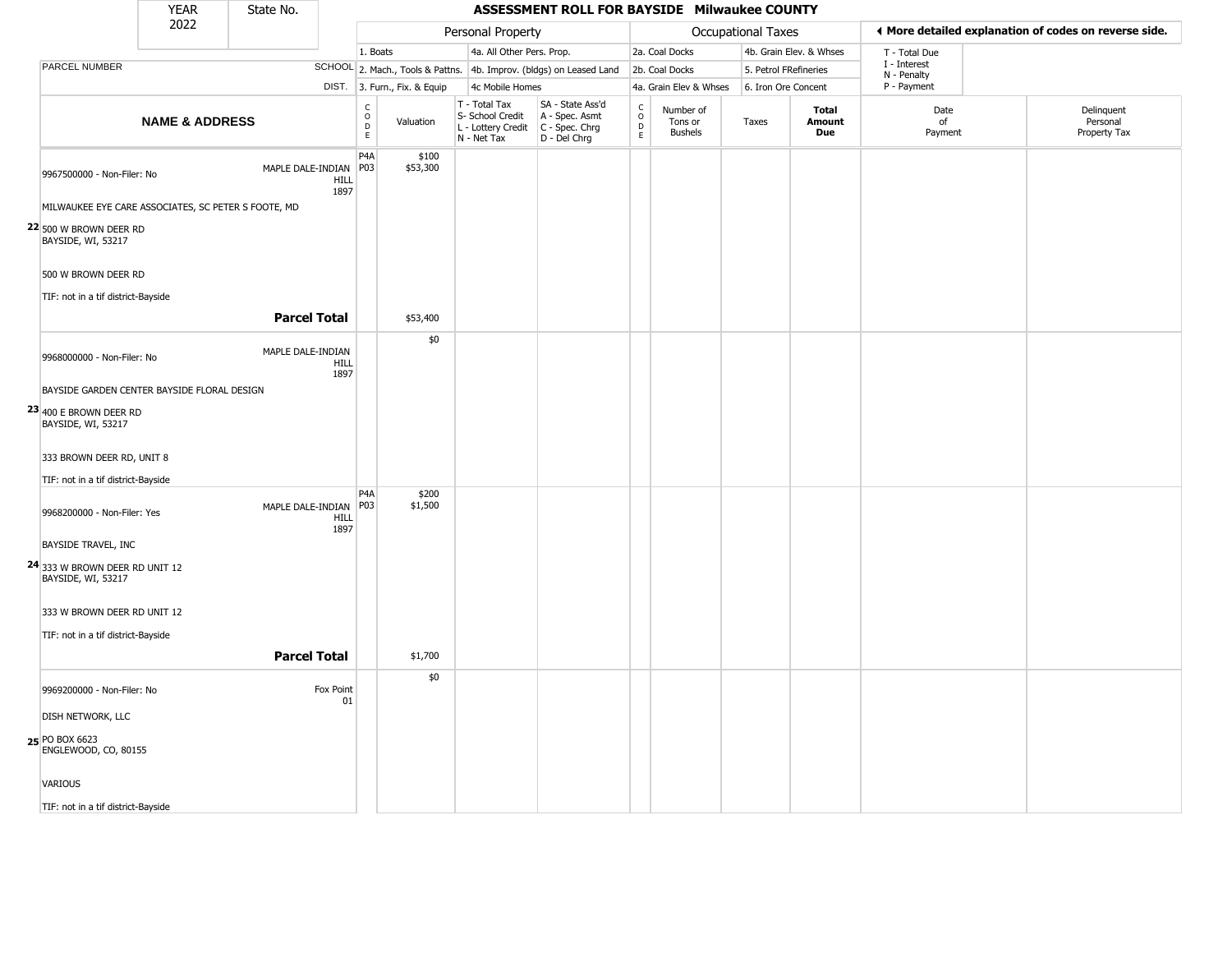|                                                                                          | <b>YEAR</b>                             | State No.         |                     |                                              |                              |                                                  | ASSESSMENT ROLL FOR BAYSIDE Milwaukee COUNTY                                              |                        |                                        |                       |                         |                             |                                                       |
|------------------------------------------------------------------------------------------|-----------------------------------------|-------------------|---------------------|----------------------------------------------|------------------------------|--------------------------------------------------|-------------------------------------------------------------------------------------------|------------------------|----------------------------------------|-----------------------|-------------------------|-----------------------------|-------------------------------------------------------|
|                                                                                          | 2022                                    |                   |                     |                                              |                              | Personal Property                                |                                                                                           |                        |                                        | Occupational Taxes    |                         |                             | ◀ More detailed explanation of codes on reverse side. |
|                                                                                          |                                         |                   |                     | 1. Boats                                     |                              | 4a. All Other Pers. Prop.                        |                                                                                           |                        | 2a. Coal Docks                         |                       | 4b. Grain Elev. & Whses | T - Total Due               |                                                       |
| PARCEL NUMBER                                                                            |                                         |                   |                     |                                              |                              |                                                  | SCHOOL 2. Mach., Tools & Pattns. 4b. Improv. (bldgs) on Leased Land                       |                        | 2b. Coal Docks                         | 5. Petrol FRefineries |                         | I - Interest<br>N - Penalty |                                                       |
|                                                                                          |                                         |                   |                     |                                              | DIST. 3. Furn., Fix. & Equip | 4c Mobile Homes                                  |                                                                                           |                        | 4a. Grain Elev & Whses                 | 6. Iron Ore Concent   |                         | P - Payment                 |                                                       |
|                                                                                          | <b>NAME &amp; ADDRESS</b>               |                   |                     | $\begin{array}{c}\nC \\ O \\ D\n\end{array}$ | Valuation                    | T - Total Tax<br>S- School Credit<br>N - Net Tax | SA - State Ass'd<br>A - Spec. Asmt<br>L - Lottery Credit   C - Spec. Chrg<br>D - Del Chrg | c<br>$\circ$<br>D<br>E | Number of<br>Tons or<br><b>Bushels</b> | Taxes                 | Total<br>Amount<br>Due  | Date<br>of<br>Payment       | Delinquent<br>Personal<br>Property Tax                |
| 9969400000 - Non-Filer: Yes                                                              |                                         | MAPLE DALE-INDIAN | <b>HILL</b><br>1897 | P03                                          | \$1,600                      |                                                  |                                                                                           |                        |                                        |                       |                         |                             |                                                       |
| KATZ PROPERTIES INC<br>$26$ <sub>614</sub> W BROWN DEER RD # 300<br>MILWAUKEE, WI, 53217 |                                         |                   |                     |                                              |                              |                                                  |                                                                                           |                        |                                        |                       |                         |                             |                                                       |
| 614 W BROWN DEER RD # 300                                                                |                                         |                   |                     |                                              |                              |                                                  |                                                                                           |                        |                                        |                       |                         |                             |                                                       |
| TIF: not in a tif district-Bayside                                                       |                                         |                   |                     |                                              |                              |                                                  |                                                                                           |                        |                                        |                       |                         |                             |                                                       |
| 9969800000 - Non-Filer: No                                                               |                                         | MAPLE DALE-INDIAN | HILL<br>1897        | P <sub>0</sub> 3                             | \$19,100                     |                                                  |                                                                                           |                        |                                        |                       |                         |                             |                                                       |
| ADT, LLC<br>27 PO BOX 54767<br>LEXINGTON, KY, 40555                                      |                                         |                   |                     |                                              |                              |                                                  |                                                                                           |                        |                                        |                       |                         |                             |                                                       |
| VARIOUS                                                                                  |                                         |                   |                     |                                              |                              |                                                  |                                                                                           |                        |                                        |                       |                         |                             |                                                       |
| TIF: not in a tif district-Bayside                                                       |                                         |                   |                     | P03                                          | \$5,300                      |                                                  |                                                                                           |                        |                                        |                       |                         |                             |                                                       |
| 9969900000 - Non-Filer: No                                                               |                                         | MAPLE DALE-INDIAN | HILL<br>1897        |                                              |                              |                                                  |                                                                                           |                        |                                        |                       |                         |                             |                                                       |
| 28 600 N WESTSHORE BLVD, STE 810<br>TAMPA, FL, 33609                                     | PITNEY BOWES GLOBAL FINANCIAL SVCS LLC  |                   |                     |                                              |                              |                                                  |                                                                                           |                        |                                        |                       |                         |                             |                                                       |
| VARIOUS<br>TIF: not in a tif district-Bayside                                            |                                         |                   |                     |                                              |                              |                                                  |                                                                                           |                        |                                        |                       |                         |                             |                                                       |
| 9975000000 - Non-Filer: No                                                               |                                         | MAPLE DALE-INDIAN | HILL                | <b>P03</b>                                   | \$4,600                      |                                                  |                                                                                           |                        |                                        |                       |                         |                             |                                                       |
| DIRECTV, LLC                                                                             |                                         |                   | 1897                |                                              |                              |                                                  |                                                                                           |                        |                                        |                       |                         |                             |                                                       |
| 29 PO BOX 2789<br>ADDISON, TX, 75001                                                     |                                         |                   |                     |                                              |                              |                                                  |                                                                                           |                        |                                        |                       |                         |                             |                                                       |
| VARIOUS                                                                                  |                                         |                   |                     |                                              |                              |                                                  |                                                                                           |                        |                                        |                       |                         |                             |                                                       |
| TIF: not in a tif district-Bayside                                                       |                                         |                   |                     |                                              | \$0                          |                                                  |                                                                                           |                        |                                        |                       |                         |                             |                                                       |
| 9988800013 - Non-Filer: No                                                               |                                         | MAPLE DALE-INDIAN | HILL<br>1897        |                                              |                              |                                                  |                                                                                           |                        |                                        |                       |                         |                             |                                                       |
|                                                                                          | MAXFIELDS PANCAKE HOUSE GUS ZARMAKOUPOS |                   |                     |                                              |                              |                                                  |                                                                                           |                        |                                        |                       |                         |                             |                                                       |
| 30 333 W BROWN DEER RD STE D<br>BAYSIDE, WI, 53217                                       |                                         |                   |                     |                                              |                              |                                                  |                                                                                           |                        |                                        |                       |                         |                             |                                                       |
| 333 W BROWN DEER RD STE D                                                                |                                         |                   |                     |                                              |                              |                                                  |                                                                                           |                        |                                        |                       |                         |                             |                                                       |
| TIF: not in a tif district-Bayside                                                       |                                         |                   |                     |                                              |                              |                                                  |                                                                                           |                        |                                        |                       |                         |                             |                                                       |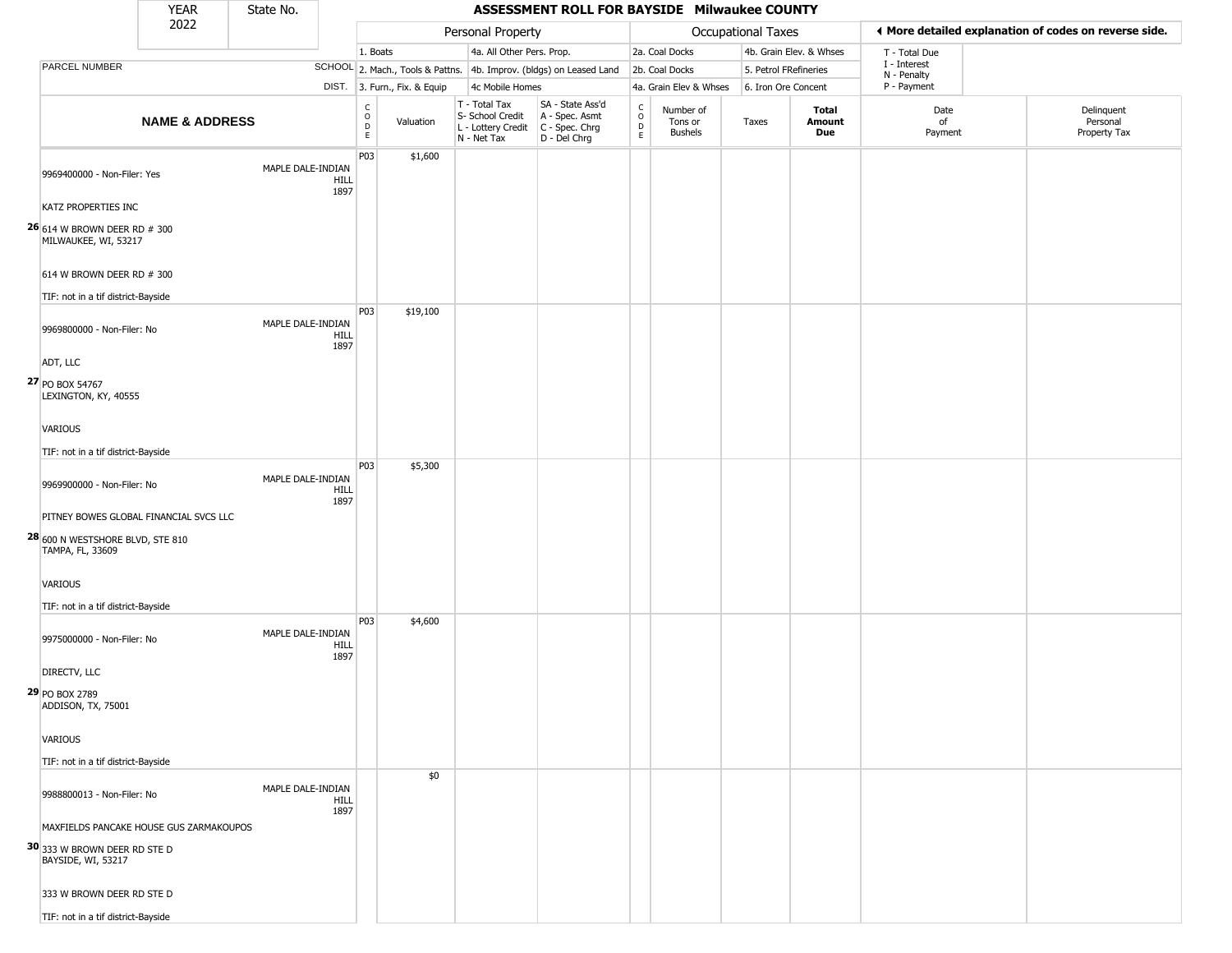|                                                    | <b>YEAR</b>                         | State No.                                |                                                |                              |                                                                                       | ASSESSMENT ROLL FOR BAYSIDE Milwaukee COUNTY                        |                                                 |                                        |                    |                         |                             |                                                       |
|----------------------------------------------------|-------------------------------------|------------------------------------------|------------------------------------------------|------------------------------|---------------------------------------------------------------------------------------|---------------------------------------------------------------------|-------------------------------------------------|----------------------------------------|--------------------|-------------------------|-----------------------------|-------------------------------------------------------|
|                                                    | 2022                                |                                          |                                                |                              | Personal Property                                                                     |                                                                     |                                                 |                                        | Occupational Taxes |                         |                             | ◀ More detailed explanation of codes on reverse side. |
|                                                    |                                     |                                          | 1. Boats                                       |                              | 4a. All Other Pers. Prop.                                                             |                                                                     |                                                 | 2a. Coal Docks                         |                    | 4b. Grain Elev. & Whses | T - Total Due               |                                                       |
| PARCEL NUMBER                                      |                                     |                                          |                                                |                              |                                                                                       | SCHOOL 2. Mach., Tools & Pattns. 4b. Improv. (bldgs) on Leased Land |                                                 | 2b. Coal Docks                         |                    | 5. Petrol FRefineries   | I - Interest<br>N - Penalty |                                                       |
|                                                    |                                     |                                          |                                                | DIST. 3. Furn., Fix. & Equip | 4c Mobile Homes                                                                       |                                                                     |                                                 | 4a. Grain Elev & Whses                 |                    | 6. Iron Ore Concent     | P - Payment                 |                                                       |
|                                                    | <b>NAME &amp; ADDRESS</b>           |                                          | $\begin{matrix} 0 \\ 0 \\ D \end{matrix}$<br>E | Valuation                    | T - Total Tax<br>S- School Credit<br>L - Lottery Credit C - Spec. Chrg<br>N - Net Tax | SA - State Ass'd<br>A - Spec. Asmt<br>D - Del Chrg                  | $\begin{array}{c} C \\ O \\ D \\ E \end{array}$ | Number of<br>Tons or<br><b>Bushels</b> | Taxes              | Total<br>Amount<br>Due  | Date<br>of<br>Payment       | Delinquent<br>Personal<br>Property Tax                |
| 9988800015 - Non-Filer: Yes                        |                                     | MAPLE DALE-INDIAN<br>HILL<br>1897        | P <sub>4</sub> A<br>P03                        | \$4,100<br>\$29,900          |                                                                                       |                                                                     |                                                 |                                        |                    |                         |                             |                                                       |
|                                                    | COMMUNITY BARK, LLC ANDREW APPEL    |                                          |                                                |                              |                                                                                       |                                                                     |                                                 |                                        |                    |                         |                             |                                                       |
| 31 326 W BROWN DEER RD<br>BAYSIDE, WI, 53217       |                                     |                                          |                                                |                              |                                                                                       |                                                                     |                                                 |                                        |                    |                         |                             |                                                       |
| 326 W BROWN DEER RD                                |                                     |                                          |                                                |                              |                                                                                       |                                                                     |                                                 |                                        |                    |                         |                             |                                                       |
| TIF: not in a tif district-Bayside                 |                                     |                                          |                                                |                              |                                                                                       |                                                                     |                                                 |                                        |                    |                         |                             |                                                       |
|                                                    |                                     | <b>Parcel Total</b>                      |                                                | \$34,000                     |                                                                                       |                                                                     |                                                 |                                        |                    |                         |                             |                                                       |
| 9988800016 - Non-Filer: Yes                        |                                     | MAPLE DALE-INDIAN<br>HILL<br>1897        | P4A<br>P03                                     | \$1,900<br>\$20,500          |                                                                                       |                                                                     |                                                 |                                        |                    |                         |                             |                                                       |
|                                                    | KURTH/PELLIGRINI CHIROPRACTIC       |                                          |                                                |                              |                                                                                       |                                                                     |                                                 |                                        |                    |                         |                             |                                                       |
| 32 320W BROWN DEER RD<br>BAYSIDE, WI, 53217        |                                     |                                          |                                                |                              |                                                                                       |                                                                     |                                                 |                                        |                    |                         |                             |                                                       |
| 320W BROWN DEER RD                                 |                                     |                                          |                                                |                              |                                                                                       |                                                                     |                                                 |                                        |                    |                         |                             |                                                       |
| TIF: not in a tif district-Bayside                 |                                     |                                          |                                                |                              |                                                                                       |                                                                     |                                                 |                                        |                    |                         |                             |                                                       |
|                                                    |                                     | <b>Parcel Total</b>                      |                                                | \$22,400                     |                                                                                       |                                                                     |                                                 |                                        |                    |                         |                             |                                                       |
| 9988800018 - Non-Filer: Yes                        |                                     | MAPLE DALE-INDIAN<br><b>HILL</b><br>1897 | P03<br>P <sub>4</sub> A                        | \$400<br>\$1,200             |                                                                                       |                                                                     |                                                 |                                        |                    |                         |                             |                                                       |
|                                                    | VINCENT CICIRELLO INSURANCE AGENCY  |                                          |                                                |                              |                                                                                       |                                                                     |                                                 |                                        |                    |                         |                             |                                                       |
| 33 8834 N PORT WASHINGTON RD<br>BAYSIDE, WI, 53217 |                                     |                                          |                                                |                              |                                                                                       |                                                                     |                                                 |                                        |                    |                         |                             |                                                       |
| 8834 N PORT WASHINGTON RD                          |                                     |                                          |                                                |                              |                                                                                       |                                                                     |                                                 |                                        |                    |                         |                             |                                                       |
| TIF: not in a tif district-Bayside                 |                                     |                                          |                                                |                              |                                                                                       |                                                                     |                                                 |                                        |                    |                         |                             |                                                       |
|                                                    |                                     | <b>Parcel Total</b>                      |                                                | \$1,600                      |                                                                                       |                                                                     |                                                 |                                        |                    |                         |                             |                                                       |
| 9988800028 - Non-Filer: Yes                        |                                     | Fox Point P03                            | P <sub>4</sub> A<br>01                         | \$400<br>\$10,000            |                                                                                       |                                                                     |                                                 |                                        |                    |                         |                             |                                                       |
|                                                    | NORTH SHORE'S FINEST AUTO DETAILING |                                          |                                                |                              |                                                                                       |                                                                     |                                                 |                                        |                    |                         |                             |                                                       |
| 34 310 E BROWN DEER RD<br>BAYSIDE, WI, 53217       |                                     |                                          |                                                |                              |                                                                                       |                                                                     |                                                 |                                        |                    |                         |                             |                                                       |
| 310 E BROWN DEER RD                                |                                     |                                          |                                                |                              |                                                                                       |                                                                     |                                                 |                                        |                    |                         |                             |                                                       |
| TIF: not in a tif district-Bayside                 |                                     |                                          |                                                |                              |                                                                                       |                                                                     |                                                 |                                        |                    |                         |                             |                                                       |
|                                                    |                                     | <b>Parcel Total</b>                      |                                                | \$10,400                     |                                                                                       |                                                                     |                                                 |                                        |                    |                         |                             |                                                       |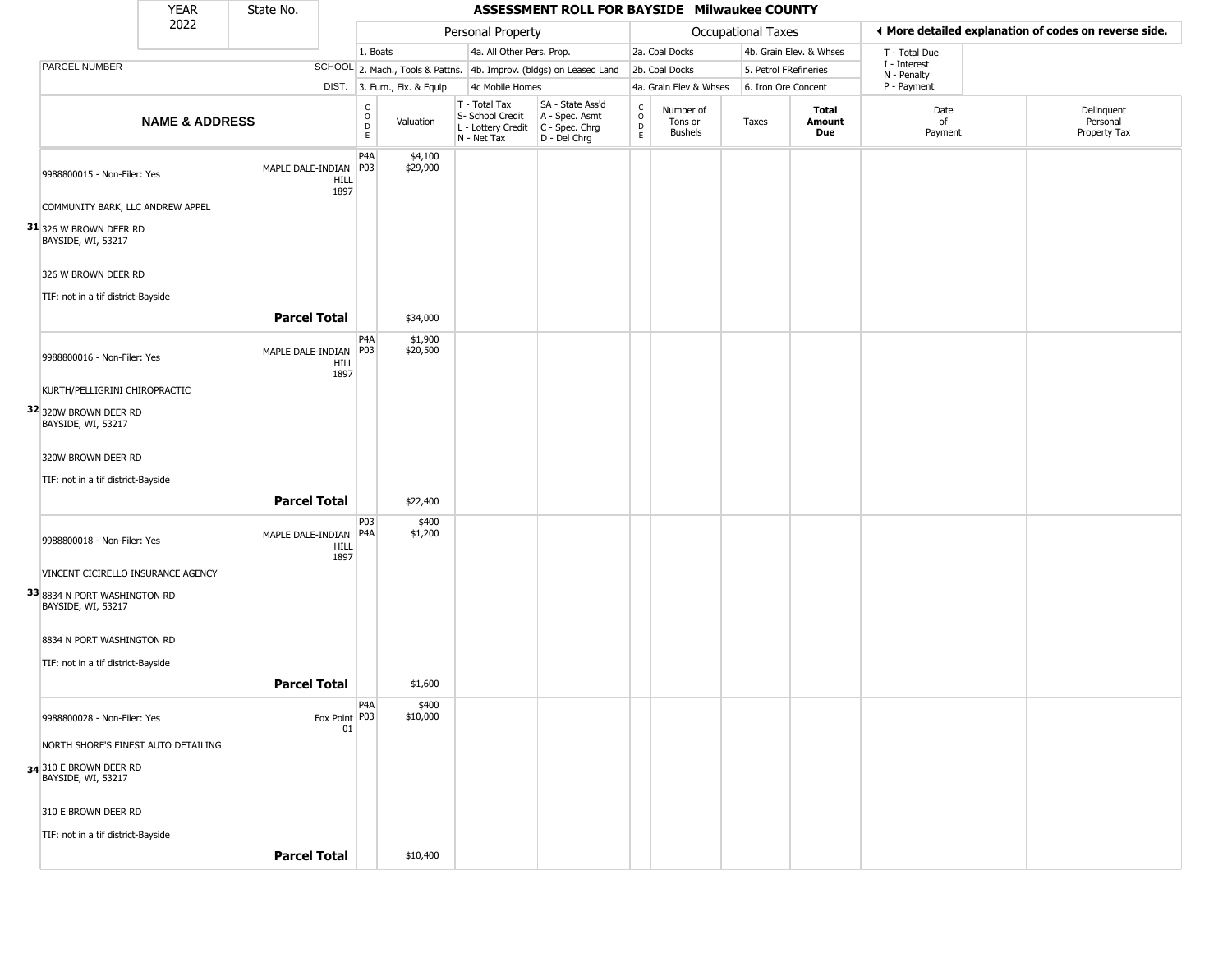|                                                      | <b>YEAR</b>               | State No.           |              |                         |                              |                                                                        | ASSESSMENT ROLL FOR BAYSIDE Milwaukee COUNTY                         |                                |                                        |                    |                               |                             |                                                       |
|------------------------------------------------------|---------------------------|---------------------|--------------|-------------------------|------------------------------|------------------------------------------------------------------------|----------------------------------------------------------------------|--------------------------------|----------------------------------------|--------------------|-------------------------------|-----------------------------|-------------------------------------------------------|
|                                                      | 2022                      |                     |              |                         |                              | Personal Property                                                      |                                                                      |                                |                                        | Occupational Taxes |                               |                             | ♦ More detailed explanation of codes on reverse side. |
|                                                      |                           |                     |              | 1. Boats                |                              | 4a. All Other Pers. Prop.                                              |                                                                      |                                | 2a. Coal Docks                         |                    | 4b. Grain Elev. & Whses       | T - Total Due               |                                                       |
| <b>PARCEL NUMBER</b>                                 |                           |                     |              |                         |                              |                                                                        | SCHOOL 2. Mach., Tools & Pattns. 4b. Improv. (bldgs) on Leased Land  |                                | 2b. Coal Docks                         |                    | 5. Petrol FRefineries         | I - Interest<br>N - Penalty |                                                       |
|                                                      |                           |                     |              |                         | DIST. 3. Furn., Fix. & Equip | 4c Mobile Homes                                                        |                                                                      |                                | 4a. Grain Elev & Whses                 |                    | 6. Iron Ore Concent           | P - Payment                 |                                                       |
|                                                      | <b>NAME &amp; ADDRESS</b> |                     |              | C<br>D<br>E<br>E        | Valuation                    | T - Total Tax<br>S- School Credit<br>L - Lottery Credit<br>N - Net Tax | SA - State Ass'd<br>A - Spec. Asmt<br>C - Spec. Chrg<br>D - Del Chrg | $\rm _o^C$<br>$\mathsf D$<br>E | Number of<br>Tons or<br><b>Bushels</b> | Taxes              | <b>Total</b><br>Amount<br>Due | Date<br>of<br>Payment       | Delinquent<br>Personal<br>Property Tax                |
| 9988800029 - Non-Filer: No                           |                           | MAPLE DALE-INDIAN   | HILL<br>1897 | P03<br>P <sub>4</sub> A | \$600<br>\$600               |                                                                        |                                                                      |                                |                                        |                    |                               |                             |                                                       |
| PACK N SHIP LTD RODNEY HILL                          |                           |                     |              |                         |                              |                                                                        |                                                                      |                                |                                        |                    |                               |                             |                                                       |
| $35$ 333 W brown deer RD ste G<br>BAYSIDE, WI, 53217 |                           |                     |              |                         |                              |                                                                        |                                                                      |                                |                                        |                    |                               |                             |                                                       |
| 333 W BROWN DEER RD STE G                            |                           |                     |              |                         |                              |                                                                        |                                                                      |                                |                                        |                    |                               |                             |                                                       |
| TIF: not in a tif district-Bayside                   |                           |                     |              |                         |                              |                                                                        |                                                                      |                                |                                        |                    |                               |                             |                                                       |
|                                                      |                           | <b>Parcel Total</b> |              |                         | \$1,200                      |                                                                        |                                                                      |                                |                                        |                    |                               |                             |                                                       |
| 9988800041 - Non-Filer: No                           |                           | MAPLE DALE-INDIAN   | HILL         | P03                     | \$5,300                      |                                                                        |                                                                      |                                |                                        |                    |                               |                             |                                                       |
| WELLS FARGO VENDOR FINANCIAL SERV, LLC               |                           |                     | 1897         |                         |                              |                                                                        |                                                                      |                                |                                        |                    |                               |                             |                                                       |
| 36 PO BOX 36200<br>BILLINGS, MT, 59107               |                           |                     |              |                         |                              |                                                                        |                                                                      |                                |                                        |                    |                               |                             |                                                       |
| VARIOUS                                              |                           |                     |              |                         |                              |                                                                        |                                                                      |                                |                                        |                    |                               |                             |                                                       |
| TIF: not in a tif district-Bayside                   |                           |                     |              |                         |                              |                                                                        |                                                                      |                                |                                        |                    |                               |                             |                                                       |
| 9988800045 - Non-Filer: No                           |                           | MAPLE DALE-INDIAN   | HILL<br>1897 | P <sub>4</sub> A<br>P03 | \$100<br>\$1,800             |                                                                        |                                                                      |                                |                                        |                    |                               |                             |                                                       |
| LOTZER & CO, INC                                     |                           |                     |              |                         |                              |                                                                        |                                                                      |                                |                                        |                    |                               |                             |                                                       |
| 37 9240 N SLEEPY HOLLOW LN<br>BAYSIDE, WI, 53217     |                           |                     |              |                         |                              |                                                                        |                                                                      |                                |                                        |                    |                               |                             |                                                       |
| 9240 N SLEEPY HOLLOW LN                              |                           |                     |              |                         |                              |                                                                        |                                                                      |                                |                                        |                    |                               |                             |                                                       |
| TIF: not in a tif district-Bayside                   |                           |                     |              |                         |                              |                                                                        |                                                                      |                                |                                        |                    |                               |                             |                                                       |
|                                                      |                           | <b>Parcel Total</b> |              |                         | \$1,900                      |                                                                        |                                                                      |                                |                                        |                    |                               |                             |                                                       |
| 9988800047 - Non-Filer: No                           |                           | MAPLE DALE-INDIAN   | HILL         | P03                     | \$26,300                     |                                                                        |                                                                      |                                |                                        |                    |                               |                             |                                                       |
| RICOH USA, INC                                       |                           |                     | 1897         |                         |                              |                                                                        |                                                                      |                                |                                        |                    |                               |                             |                                                       |
| 38 PO BOX 3850<br>MANCHESTER, NH, 03105              |                           |                     |              |                         |                              |                                                                        |                                                                      |                                |                                        |                    |                               |                             |                                                       |
| <b>VARIOUS</b>                                       |                           |                     |              |                         |                              |                                                                        |                                                                      |                                |                                        |                    |                               |                             |                                                       |
| TIF: not in a tif district-Bayside                   |                           |                     |              |                         |                              |                                                                        |                                                                      |                                |                                        |                    |                               |                             |                                                       |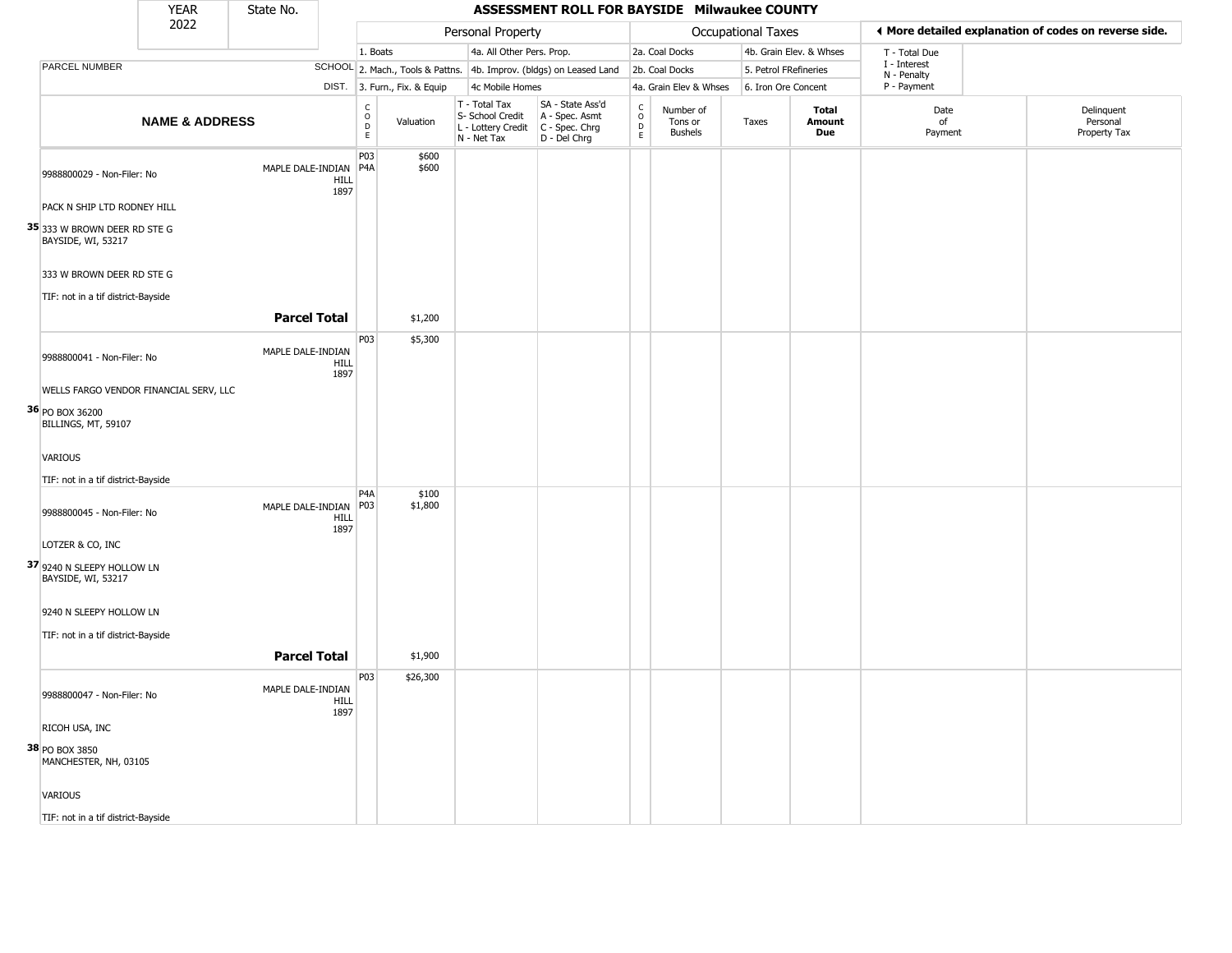|                                          | <b>YEAR</b>                                               | State No.           |                 |                                                          |                              |                                                                                         | ASSESSMENT ROLL FOR BAYSIDE Milwaukee COUNTY                        |                                                |                                        |                           |                         |                             |                                                       |
|------------------------------------------|-----------------------------------------------------------|---------------------|-----------------|----------------------------------------------------------|------------------------------|-----------------------------------------------------------------------------------------|---------------------------------------------------------------------|------------------------------------------------|----------------------------------------|---------------------------|-------------------------|-----------------------------|-------------------------------------------------------|
|                                          | 2022                                                      |                     |                 |                                                          |                              | Personal Property                                                                       |                                                                     |                                                |                                        | <b>Occupational Taxes</b> |                         |                             | ♦ More detailed explanation of codes on reverse side. |
|                                          |                                                           |                     |                 | 1. Boats                                                 |                              | 4a. All Other Pers. Prop.                                                               |                                                                     |                                                | 2a. Coal Docks                         |                           | 4b. Grain Elev. & Whses | T - Total Due               |                                                       |
| PARCEL NUMBER                            |                                                           |                     |                 |                                                          |                              |                                                                                         | SCHOOL 2. Mach., Tools & Pattns. 4b. Improv. (bldgs) on Leased Land |                                                | 2b. Coal Docks                         | 5. Petrol FRefineries     |                         | I - Interest<br>N - Penalty |                                                       |
|                                          |                                                           |                     |                 |                                                          | DIST. 3. Furn., Fix. & Equip | 4c Mobile Homes                                                                         |                                                                     |                                                | 4a. Grain Elev & Whses                 | 6. Iron Ore Concent       |                         | P - Payment                 |                                                       |
|                                          | <b>NAME &amp; ADDRESS</b>                                 |                     |                 | $\begin{matrix} 0 \\ 0 \\ D \end{matrix}$<br>$\mathsf E$ | Valuation                    | T - Total Tax<br>S- School Credit<br>L - Lottery Credit   C - Spec. Chrg<br>N - Net Tax | SA - State Ass'd<br>A - Spec. Asmt<br>D - Del Chrg                  | $\begin{matrix} 0 \\ 0 \\ D \end{matrix}$<br>E | Number of<br>Tons or<br><b>Bushels</b> | Taxes                     | Total<br>Amount<br>Due  | Date<br>of<br>Payment       | Delinquent<br>Personal<br>Property Tax                |
|                                          | 9988800048 - Non-Filer: No                                | MAPLE DALE-INDIAN   | HILL<br>1897    |                                                          | \$0                          |                                                                                         |                                                                     |                                                |                                        |                           |                         |                             |                                                       |
|                                          | THE COCA-COLA COMPANY                                     |                     |                 |                                                          |                              |                                                                                         |                                                                     |                                                |                                        |                           |                         |                             |                                                       |
| 39 PO BOX 1734<br>ATLANTA, GA, 30301     |                                                           |                     |                 |                                                          |                              |                                                                                         |                                                                     |                                                |                                        |                           |                         |                             |                                                       |
|                                          | 8820 N PORT WASHINGTON RD                                 |                     |                 |                                                          |                              |                                                                                         |                                                                     |                                                |                                        |                           |                         |                             |                                                       |
|                                          | TIF: not in a tif district-Bayside                        |                     |                 |                                                          |                              |                                                                                         |                                                                     |                                                |                                        |                           |                         |                             |                                                       |
|                                          | 9988800050 - Non-Filer: Yes                               | MAPLE DALE-INDIAN   | HILL<br>1897    | P03                                                      | \$24,900                     |                                                                                         |                                                                     |                                                |                                        |                           |                         |                             |                                                       |
|                                          | BRUCE GENDELMAN, CO., INC BRUCE GENDELMAN                 |                     |                 |                                                          |                              |                                                                                         |                                                                     |                                                |                                        |                           |                         |                             |                                                       |
| MILWAUKEE, WI, 53217                     | 40 500 W BROWN DEER RD, STE 101                           |                     |                 |                                                          |                              |                                                                                         |                                                                     |                                                |                                        |                           |                         |                             |                                                       |
|                                          | 500 W BROWN DEER RD, STE 101                              |                     |                 |                                                          |                              |                                                                                         |                                                                     |                                                |                                        |                           |                         |                             |                                                       |
|                                          | TIF: not in a tif district-Bayside                        |                     |                 |                                                          |                              |                                                                                         |                                                                     |                                                |                                        |                           |                         |                             |                                                       |
|                                          | 9988800053 - Non-Filer: No                                | MAPLE DALE-INDIAN   | HILL<br>1897    | P <sub>4</sub> A<br>P03                                  | \$3,900<br>\$15,500          |                                                                                         |                                                                     |                                                |                                        |                           |                         |                             |                                                       |
|                                          | THE SHERWIN-WILLIAMS COMPANY DBA: 703415                  |                     |                 |                                                          |                              |                                                                                         |                                                                     |                                                |                                        |                           |                         |                             |                                                       |
| $41$ PO BOX 6027<br>CLEVELAND, OH, 44101 |                                                           |                     |                 |                                                          |                              |                                                                                         |                                                                     |                                                |                                        |                           |                         |                             |                                                       |
|                                          | 316 W BROWN DEER RD                                       |                     |                 |                                                          |                              |                                                                                         |                                                                     |                                                |                                        |                           |                         |                             |                                                       |
|                                          | TIF: not in a tif district-Bayside                        |                     |                 |                                                          |                              |                                                                                         |                                                                     |                                                |                                        |                           |                         |                             |                                                       |
|                                          |                                                           | <b>Parcel Total</b> |                 |                                                          | \$19,400                     |                                                                                         |                                                                     |                                                |                                        |                           |                         |                             |                                                       |
|                                          | 9988800054 - Non-Filer: No                                |                     | Fox Point<br>01 | P03                                                      | \$5,400                      |                                                                                         |                                                                     |                                                |                                        |                           |                         |                             |                                                       |
|                                          | GREATAMERICAN FINANCIAL SERVICES, CORP                    |                     |                 |                                                          |                              |                                                                                         |                                                                     |                                                |                                        |                           |                         |                             |                                                       |
| 42 625 ST ST SE, STE 800                 | CEDAR RAPIDS, IA, 52401                                   |                     |                 |                                                          |                              |                                                                                         |                                                                     |                                                |                                        |                           |                         |                             |                                                       |
|                                          | 1111 E BROWN DEER RD                                      |                     |                 |                                                          |                              |                                                                                         |                                                                     |                                                |                                        |                           |                         |                             |                                                       |
|                                          | TIF: not in a tif district-Bayside                        |                     |                 |                                                          |                              |                                                                                         |                                                                     |                                                |                                        |                           |                         |                             |                                                       |
|                                          | 9988800055 - Non-Filer: No                                |                     | Fox Point       | P <sub>4</sub> A                                         | \$3,300                      |                                                                                         |                                                                     |                                                |                                        |                           |                         |                             |                                                       |
|                                          | DS SERVICES OF AMERICA, INC DBA PRIMO WATER NORTH AMERICA |                     | 01              |                                                          |                              |                                                                                         |                                                                     |                                                |                                        |                           |                         |                             |                                                       |
| TAMPA, FL, 33607                         | 43 4221 W BOY SCOUT BLVD, STE 400                         |                     |                 |                                                          |                              |                                                                                         |                                                                     |                                                |                                        |                           |                         |                             |                                                       |
| <b>VARIOUS</b>                           |                                                           |                     |                 |                                                          |                              |                                                                                         |                                                                     |                                                |                                        |                           |                         |                             |                                                       |
|                                          | TIF: not in a tif district-Bayside                        |                     |                 |                                                          |                              |                                                                                         |                                                                     |                                                |                                        |                           |                         |                             |                                                       |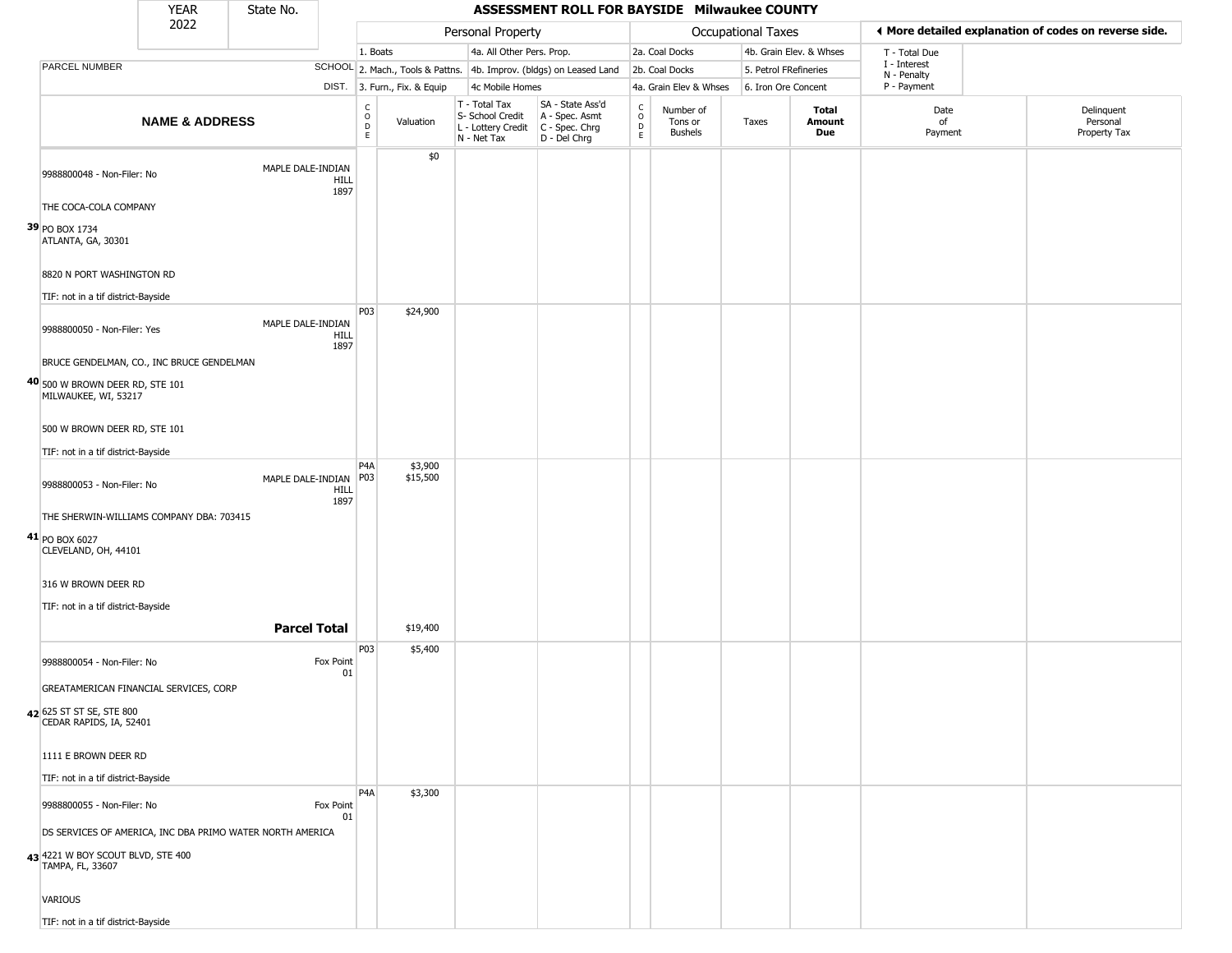|                                                             | <b>YEAR</b>               | State No.           |                                                        |                              |                                                                                         | ASSESSMENT ROLL FOR BAYSIDE Milwaukee COUNTY                        |                        |                                        |                       |                         |                             |                                                       |
|-------------------------------------------------------------|---------------------------|---------------------|--------------------------------------------------------|------------------------------|-----------------------------------------------------------------------------------------|---------------------------------------------------------------------|------------------------|----------------------------------------|-----------------------|-------------------------|-----------------------------|-------------------------------------------------------|
|                                                             | 2022                      |                     |                                                        |                              | Personal Property                                                                       |                                                                     |                        |                                        | Occupational Taxes    |                         |                             | ♦ More detailed explanation of codes on reverse side. |
|                                                             |                           |                     |                                                        | 1. Boats                     | 4a. All Other Pers. Prop.                                                               |                                                                     |                        | 2a. Coal Docks                         |                       | 4b. Grain Elev. & Whses | T - Total Due               |                                                       |
| PARCEL NUMBER                                               |                           |                     |                                                        |                              |                                                                                         | SCHOOL 2. Mach., Tools & Pattns. 4b. Improv. (bldgs) on Leased Land |                        | 2b. Coal Docks                         | 5. Petrol FRefineries |                         | I - Interest<br>N - Penalty |                                                       |
|                                                             |                           |                     |                                                        | DIST. 3. Furn., Fix. & Equip | 4c Mobile Homes                                                                         |                                                                     |                        | 4a. Grain Elev & Whses                 | 6. Iron Ore Concent   |                         | P - Payment                 |                                                       |
|                                                             | <b>NAME &amp; ADDRESS</b> |                     | $\begin{smallmatrix} C\\ O\\ D \end{smallmatrix}$<br>E | Valuation                    | T - Total Tax<br>S- School Credit<br>L - Lottery Credit   C - Spec. Chrg<br>N - Net Tax | SA - State Ass'd<br>A - Spec. Asmt<br>D - Del Chrg                  | C<br>$\circ$<br>D<br>E | Number of<br>Tons or<br><b>Bushels</b> | Taxes                 | Total<br>Amount<br>Due  | Date<br>of<br>Payment       | Delinquent<br>Personal<br>Property Tax                |
| 9988800067 - Non-Filer: No                                  |                           | MAPLE DALE-INDIAN   | P03<br>HILL<br>1897                                    | \$1,000                      |                                                                                         |                                                                     |                        |                                        |                       |                         |                             |                                                       |
| GORDON FLESCH COMPANY, INC/GFC LEASING                      |                           |                     |                                                        |                              |                                                                                         |                                                                     |                        |                                        |                       |                         |                             |                                                       |
| 44 2675 RESEARCH PARK DR<br>MADISON, WI, 53711              |                           |                     |                                                        |                              |                                                                                         |                                                                     |                        |                                        |                       |                         |                             |                                                       |
| 225 E BROWN DEER RD<br>TIF: not in a tif district-Bayside   |                           |                     |                                                        |                              |                                                                                         |                                                                     |                        |                                        |                       |                         |                             |                                                       |
|                                                             |                           |                     | P <sub>4</sub> A                                       | \$100                        |                                                                                         |                                                                     |                        |                                        |                       |                         |                             |                                                       |
| 9988800072 - Non-Filer: No                                  |                           | MAPLE DALE-INDIAN   | P03<br>HILL<br>1897                                    | \$10,000                     |                                                                                         |                                                                     |                        |                                        |                       |                         |                             |                                                       |
| GINZA II FOX POINT, INC                                     |                           |                     |                                                        |                              |                                                                                         |                                                                     |                        |                                        |                       |                         |                             |                                                       |
| <b>45</b> 333 W Brown deer RD<br>BAYSIDE, WI, 53217         |                           |                     |                                                        |                              |                                                                                         |                                                                     |                        |                                        |                       |                         |                             |                                                       |
| 333 W BROWN DEER RD                                         |                           |                     |                                                        |                              |                                                                                         |                                                                     |                        |                                        |                       |                         |                             |                                                       |
| TIF: not in a tif district-Bayside                          |                           |                     |                                                        |                              |                                                                                         |                                                                     |                        |                                        |                       |                         |                             |                                                       |
|                                                             |                           | <b>Parcel Total</b> |                                                        | \$10,100                     |                                                                                         |                                                                     |                        |                                        |                       |                         |                             |                                                       |
|                                                             |                           |                     | P03                                                    | \$3,100                      |                                                                                         |                                                                     |                        |                                        |                       |                         |                             |                                                       |
| 9988800075 - Non-Filer: Yes                                 |                           | MAPLE DALE-INDIAN   | <b>HILL</b><br>1897                                    |                              |                                                                                         |                                                                     |                        |                                        |                       |                         |                             |                                                       |
| <b>GRAPER LAW OFFICES, LTD</b>                              |                           |                     |                                                        |                              |                                                                                         |                                                                     |                        |                                        |                       |                         |                             |                                                       |
| 46 8850 N PORT WASHINGTON RD #210<br>BAYSIDE, WI, 53217     |                           |                     |                                                        |                              |                                                                                         |                                                                     |                        |                                        |                       |                         |                             |                                                       |
| 8850 N PORT WASHINGTON RD #210                              |                           |                     |                                                        |                              |                                                                                         |                                                                     |                        |                                        |                       |                         |                             |                                                       |
| TIF: not in a tif district-Bayside                          |                           |                     |                                                        |                              |                                                                                         |                                                                     |                        |                                        |                       |                         |                             |                                                       |
| 9988800076 - Non-Filer: No                                  |                           | MAPLE DALE-INDIAN   | P03<br><b>HILL</b><br>1897                             | \$1,000                      |                                                                                         |                                                                     |                        |                                        |                       |                         |                             |                                                       |
| CANON FINANCIAL SERVICES, INC                               |                           |                     |                                                        |                              |                                                                                         |                                                                     |                        |                                        |                       |                         |                             |                                                       |
| $47 158$ Gaither DR, PO BOX 5008<br>MOUNT LAUREL, NJ, 08054 |                           |                     |                                                        |                              |                                                                                         |                                                                     |                        |                                        |                       |                         |                             |                                                       |
| 8989 N PORT WASHINGTON RD, STE 200                          |                           |                     |                                                        |                              |                                                                                         |                                                                     |                        |                                        |                       |                         |                             |                                                       |
| TIF: not in a tif district-Bayside                          |                           |                     |                                                        |                              |                                                                                         |                                                                     |                        |                                        |                       |                         |                             |                                                       |
| 9988800078 - Non-Filer: Yes                                 |                           | MAPLE DALE-INDIAN   | <b>HILL</b><br>1897                                    | \$0                          |                                                                                         |                                                                     |                        |                                        |                       |                         |                             |                                                       |
| MARK PASCH, LTD                                             |                           |                     |                                                        |                              |                                                                                         |                                                                     |                        |                                        |                       |                         |                             |                                                       |
| 48 333 W BROWN DEER RD<br>BAYSIDE, WI, 53217                |                           |                     |                                                        |                              |                                                                                         |                                                                     |                        |                                        |                       |                         |                             |                                                       |
| 333 W BROWN DEER RD                                         |                           |                     |                                                        |                              |                                                                                         |                                                                     |                        |                                        |                       |                         |                             |                                                       |
| TIF: not in a tif district-Bayside                          |                           |                     |                                                        |                              |                                                                                         |                                                                     |                        |                                        |                       |                         |                             |                                                       |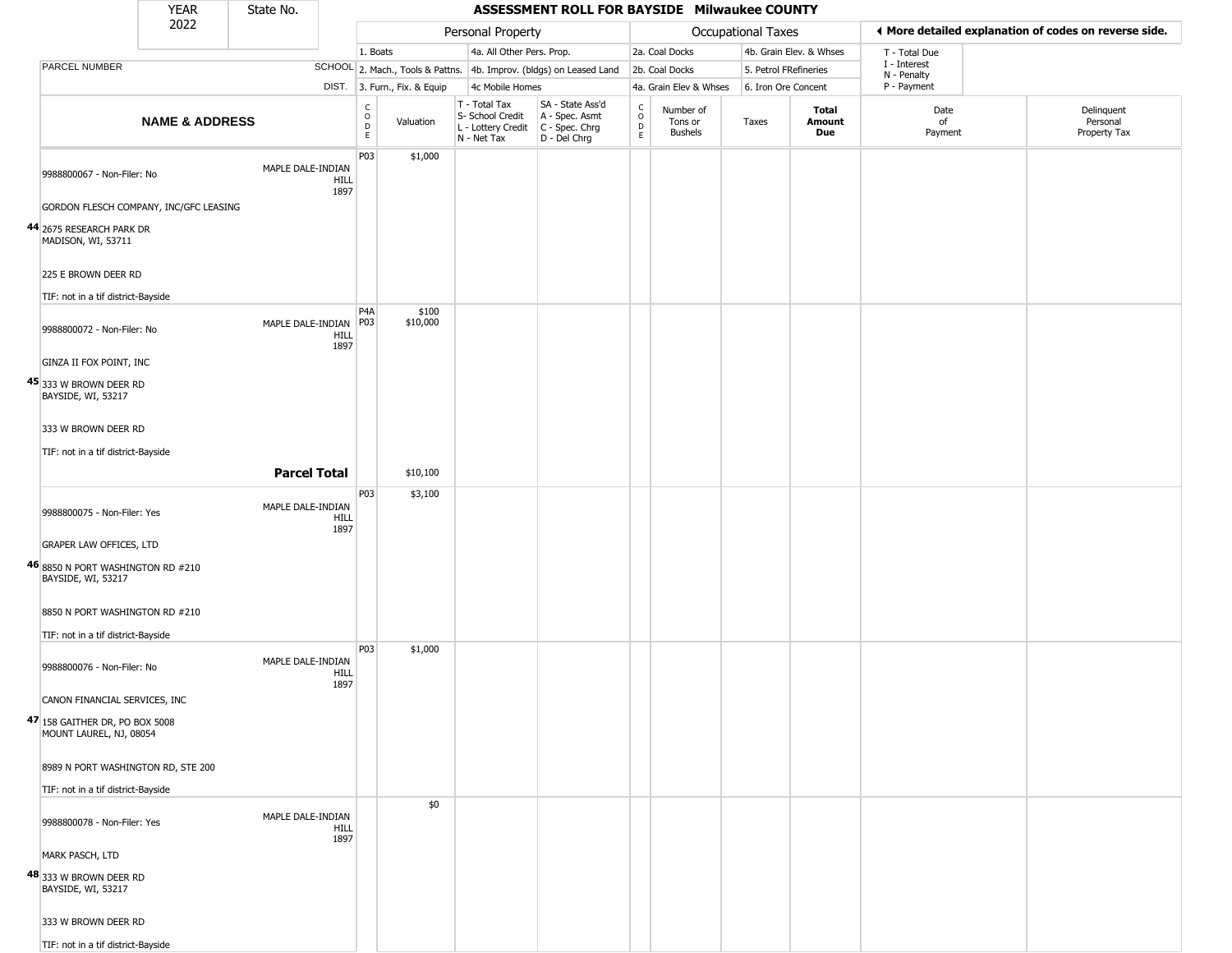|                                                                 | YEAR                      | State No.               |                            |                              |                                                                                       | ASSESSMENT ROLL FOR BAYSIDE Milwaukee COUNTY                        |                         |                                        |                       |                         |                             |                                                       |
|-----------------------------------------------------------------|---------------------------|-------------------------|----------------------------|------------------------------|---------------------------------------------------------------------------------------|---------------------------------------------------------------------|-------------------------|----------------------------------------|-----------------------|-------------------------|-----------------------------|-------------------------------------------------------|
|                                                                 | 2022                      |                         |                            |                              | Personal Property                                                                     |                                                                     |                         |                                        | Occupational Taxes    |                         |                             | ♦ More detailed explanation of codes on reverse side. |
|                                                                 |                           |                         | 1. Boats                   |                              | 4a. All Other Pers. Prop.                                                             |                                                                     |                         | 2a. Coal Docks                         |                       | 4b. Grain Elev. & Whses | T - Total Due               |                                                       |
| PARCEL NUMBER                                                   |                           |                         |                            |                              |                                                                                       | SCHOOL 2. Mach., Tools & Pattns. 4b. Improv. (bldgs) on Leased Land |                         | 2b. Coal Docks                         | 5. Petrol FRefineries |                         | I - Interest<br>N - Penalty |                                                       |
|                                                                 |                           |                         |                            | DIST. 3. Furn., Fix. & Equip | 4c Mobile Homes                                                                       |                                                                     |                         | 4a. Grain Elev & Whses                 | 6. Iron Ore Concent   |                         | P - Payment                 |                                                       |
|                                                                 | <b>NAME &amp; ADDRESS</b> |                         | $\frac{c}{0}$<br>D<br>E.   | Valuation                    | T - Total Tax<br>S- School Credit<br>L - Lottery Credit C - Spec. Chrg<br>N - Net Tax | SA - State Ass'd<br>A - Spec. Asmt<br>D - Del Chrg                  | $\frac{c}{0}$<br>D<br>E | Number of<br>Tons or<br><b>Bushels</b> | Taxes                 | Total<br>Amount<br>Due  | Date<br>of<br>Payment       | Delinquent<br>Personal<br>Property Tax                |
| 9988800079 - Non-Filer: No                                      |                           | MAPLE DALE-INDIAN       | HILL<br>1897               | \$0                          |                                                                                       |                                                                     |                         |                                        |                       |                         |                             |                                                       |
| <b>ATYPIC GALLERY</b>                                           |                           |                         |                            |                              |                                                                                       |                                                                     |                         |                                        |                       |                         |                             |                                                       |
| 49 333 W BROWN DEER RD, STE E<br>BAYSIDE, WI, 53217             |                           |                         |                            |                              |                                                                                       |                                                                     |                         |                                        |                       |                         |                             |                                                       |
| 333 W BROWN DEER RD, STE E                                      |                           |                         |                            |                              |                                                                                       |                                                                     |                         |                                        |                       |                         |                             |                                                       |
| TIF: not in a tif district-Bayside                              |                           |                         |                            |                              |                                                                                       |                                                                     |                         |                                        |                       |                         |                             |                                                       |
| 9988800082 - Non-Filer: No                                      |                           | MAPLE DALE-INDIAN   P03 | P4A<br><b>HILL</b><br>1897 | \$1,100<br>\$27,100          |                                                                                       |                                                                     |                         |                                        |                       |                         |                             |                                                       |
| STARBUCK'S CORPORATION #2882                                    |                           |                         |                            |                              |                                                                                       |                                                                     |                         |                                        |                       |                         |                             |                                                       |
| 50 PO BOX 34442, M/S S-TAX3<br>SEATTLE, WA, 98124               |                           |                         |                            |                              |                                                                                       |                                                                     |                         |                                        |                       |                         |                             |                                                       |
| 383 W BROWN DEER RD                                             |                           |                         |                            |                              |                                                                                       |                                                                     |                         |                                        |                       |                         |                             |                                                       |
| TIF: not in a tif district-Bayside                              |                           |                         |                            |                              |                                                                                       |                                                                     |                         |                                        |                       |                         |                             |                                                       |
|                                                                 |                           | <b>Parcel Total</b>     |                            | \$28,200                     |                                                                                       |                                                                     |                         |                                        |                       |                         |                             |                                                       |
| 9988800085 - Non-Filer: No                                      |                           | MAPLE DALE-INDIAN       | <b>HILL</b><br>1897        | \$0                          |                                                                                       |                                                                     |                         |                                        |                       |                         |                             |                                                       |
| QUALITY COMPUTER SERVICES, INC                                  |                           |                         |                            |                              |                                                                                       |                                                                     |                         |                                        |                       |                         |                             |                                                       |
| 51 8830 N PORT WASHINGTON RD<br>BAYSIDE, WI, 53217              |                           |                         |                            |                              |                                                                                       |                                                                     |                         |                                        |                       |                         |                             |                                                       |
| 8830 N PORT WASHINGTON RD<br>TIF: not in a tif district-Bayside |                           |                         |                            |                              |                                                                                       |                                                                     |                         |                                        |                       |                         |                             |                                                       |
| 9988800086 - Non-Filer: No                                      |                           | MAPLE DALE-INDIAN       | P03<br><b>HILL</b>         | \$5,100                      |                                                                                       |                                                                     |                         |                                        |                       |                         |                             |                                                       |
| DE LAGE LANDEN FINANCIAL SERVICES, INC                          |                           |                         | 1897                       |                              |                                                                                       |                                                                     |                         |                                        |                       |                         |                             |                                                       |
| 52 1111 OLD EAGLE SCHOOL RD<br>WAYNE, PA, 19087                 |                           |                         |                            |                              |                                                                                       |                                                                     |                         |                                        |                       |                         |                             |                                                       |
| 500 W BROWN DEE RD, STE 102                                     |                           |                         |                            |                              |                                                                                       |                                                                     |                         |                                        |                       |                         |                             |                                                       |
| TIF: not in a tif district-Bayside                              |                           |                         |                            |                              |                                                                                       |                                                                     |                         |                                        |                       |                         |                             |                                                       |
| 9988800087 - Non-Filer: No                                      |                           | MAPLE DALE-INDIAN       | P03<br>HILL<br>1897        | \$6,200                      |                                                                                       |                                                                     |                         |                                        |                       |                         |                             |                                                       |
| QUADIENT LEASING USA INC FKA MAILFINANCE                        |                           |                         |                            |                              |                                                                                       |                                                                     |                         |                                        |                       |                         |                             |                                                       |
| 53 478 WHEELERS FARMS RD<br>MILFORD, CT, 06461                  |                           |                         |                            |                              |                                                                                       |                                                                     |                         |                                        |                       |                         |                             |                                                       |
| VARIOUS                                                         |                           |                         |                            |                              |                                                                                       |                                                                     |                         |                                        |                       |                         |                             |                                                       |
| TIF: not in a tif district-Bayside                              |                           |                         |                            |                              |                                                                                       |                                                                     |                         |                                        |                       |                         |                             |                                                       |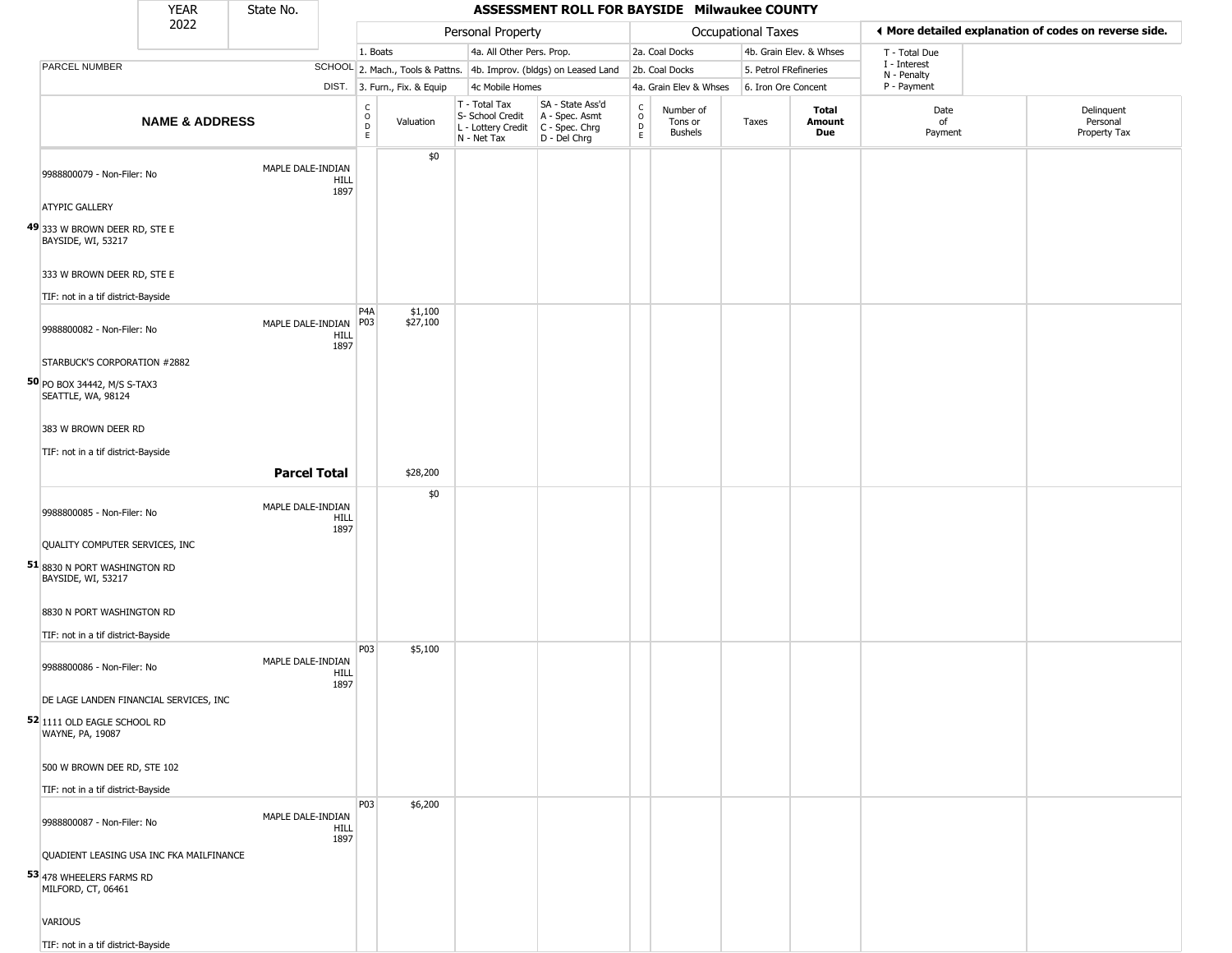|                                                          | <b>YEAR</b>               | State No.           |                     | ASSESSMENT ROLL FOR BAYSIDE Milwaukee COUNTY |                              |                                                                        |                                                                        |                                   |                                        |                    |                               |                             |  |                                                       |
|----------------------------------------------------------|---------------------------|---------------------|---------------------|----------------------------------------------|------------------------------|------------------------------------------------------------------------|------------------------------------------------------------------------|-----------------------------------|----------------------------------------|--------------------|-------------------------------|-----------------------------|--|-------------------------------------------------------|
|                                                          | 2022                      |                     |                     |                                              |                              | Personal Property                                                      |                                                                        |                                   |                                        | Occupational Taxes |                               |                             |  | ♦ More detailed explanation of codes on reverse side. |
|                                                          |                           |                     |                     | 1. Boats                                     |                              | 4a. All Other Pers. Prop.                                              |                                                                        |                                   | 2a. Coal Docks                         |                    | 4b. Grain Elev. & Whses       | T - Total Due               |  |                                                       |
| <b>PARCEL NUMBER</b>                                     |                           |                     |                     |                                              |                              |                                                                        | SCHOOL 2. Mach., Tools & Pattns. 4b. Improv. (bldgs) on Leased Land    |                                   | 2b. Coal Docks                         |                    | 5. Petrol FRefineries         | I - Interest<br>N - Penalty |  |                                                       |
|                                                          |                           |                     |                     |                                              | DIST. 3. Furn., Fix. & Equip | 4c Mobile Homes                                                        |                                                                        |                                   | 4a. Grain Elev & Whses                 |                    | 6. Iron Ore Concent           | P - Payment                 |  |                                                       |
|                                                          | <b>NAME &amp; ADDRESS</b> |                     |                     | C<br>D<br>E<br>E                             | Valuation                    | T - Total Tax<br>S- School Credit<br>L - Lottery Credit<br>N - Net Tax | SA - State Ass'd<br>A - Spec. Asmt<br>$C - Spec. Chrg$<br>D - Del Chrg | $\mathsf{C}$<br>$\circ$<br>D<br>E | Number of<br>Tons or<br><b>Bushels</b> | Taxes              | <b>Total</b><br>Amount<br>Due | Date<br>of<br>Payment       |  | Delinquent<br>Personal<br>Property Tax                |
| 9988800088 - Non-Filer: No                               |                           | MAPLE DALE-INDIAN   | HILL<br>1897        | P <sub>4</sub> A<br>P03                      | \$200<br>\$15,700            |                                                                        |                                                                        |                                   |                                        |                    |                               |                             |  |                                                       |
| LA MACCHIA HOLDINGS, LLC                                 |                           |                     |                     |                                              |                              |                                                                        |                                                                        |                                   |                                        |                    |                               |                             |  |                                                       |
| 54 8909 N PORT WASHINGTON RD<br>MILWAUKEE, WI, 53217     |                           |                     |                     |                                              |                              |                                                                        |                                                                        |                                   |                                        |                    |                               |                             |  |                                                       |
| 8909 N PORT WASHINGTON RD                                |                           |                     |                     |                                              |                              |                                                                        |                                                                        |                                   |                                        |                    |                               |                             |  |                                                       |
| TIF: not in a tif district-Bayside                       |                           |                     |                     |                                              |                              |                                                                        |                                                                        |                                   |                                        |                    |                               |                             |  |                                                       |
|                                                          |                           | <b>Parcel Total</b> |                     |                                              | \$15,900                     |                                                                        |                                                                        |                                   |                                        |                    |                               |                             |  |                                                       |
| 9988800090 - Non-Filer: Yes                              |                           | MAPLE DALE-INDIAN   | HILL<br>1897        | P <sub>4</sub> A                             | \$1,300                      |                                                                        |                                                                        |                                   |                                        |                    |                               |                             |  |                                                       |
| PINNACLE PROPANE EXPRESS, LLC                            |                           |                     |                     |                                              |                              |                                                                        |                                                                        |                                   |                                        |                    |                               |                             |  |                                                       |
| 55 600 E LAS COLINAS BLVD, STE 2000<br>IRVING, TX, 75039 |                           |                     |                     |                                              |                              |                                                                        |                                                                        |                                   |                                        |                    |                               |                             |  |                                                       |
| VARIOUS                                                  |                           |                     |                     |                                              |                              |                                                                        |                                                                        |                                   |                                        |                    |                               |                             |  |                                                       |
| TIF: not in a tif district-Bayside                       |                           |                     |                     |                                              |                              |                                                                        |                                                                        |                                   |                                        |                    |                               |                             |  |                                                       |
| 9988800092 - Non-Filer: No                               |                           | MAPLE DALE-INDIAN   | HILL<br>1897        | P <sub>4</sub> A<br>P03                      | \$500<br>\$700               |                                                                        |                                                                        |                                   |                                        |                    |                               |                             |  |                                                       |
| SYMPHONY DIAGNOSTICS SVS NO 1, LLC                       |                           |                     |                     |                                              |                              |                                                                        |                                                                        |                                   |                                        |                    |                               |                             |  |                                                       |
| 56 930 RIDGEBROOK RD 3RD FLOOR<br>SPARKS, MD, 21152-9481 |                           |                     |                     |                                              |                              |                                                                        |                                                                        |                                   |                                        |                    |                               |                             |  |                                                       |
| 333 W BROWN DEER RD UNIT R                               |                           |                     |                     |                                              |                              |                                                                        |                                                                        |                                   |                                        |                    |                               |                             |  |                                                       |
| TIF: not in a tif district-Bayside                       |                           |                     |                     |                                              |                              |                                                                        |                                                                        |                                   |                                        |                    |                               |                             |  |                                                       |
|                                                          |                           | <b>Parcel Total</b> |                     |                                              | \$1,200                      |                                                                        |                                                                        |                                   |                                        |                    |                               |                             |  |                                                       |
|                                                          |                           |                     |                     |                                              | \$0                          |                                                                        |                                                                        |                                   |                                        |                    |                               |                             |  |                                                       |
| 9988800093 - Non-Filer: No                               |                           | MAPLE DALE-INDIAN   | <b>HILL</b><br>1897 |                                              |                              |                                                                        |                                                                        |                                   |                                        |                    |                               |                             |  |                                                       |
| AMERICAN DIAGNOSTIC, LLC                                 |                           |                     |                     |                                              |                              |                                                                        |                                                                        |                                   |                                        |                    |                               |                             |  |                                                       |
| 57 333 W BROWN DEER RD<br>BAYSIDE, WI, 53217             |                           |                     |                     |                                              |                              |                                                                        |                                                                        |                                   |                                        |                    |                               |                             |  |                                                       |
| 333 W BROWN DEER RD                                      |                           |                     |                     |                                              |                              |                                                                        |                                                                        |                                   |                                        |                    |                               |                             |  |                                                       |
| TIF: not in a tif district-Bayside                       |                           |                     |                     |                                              |                              |                                                                        |                                                                        |                                   |                                        |                    |                               |                             |  |                                                       |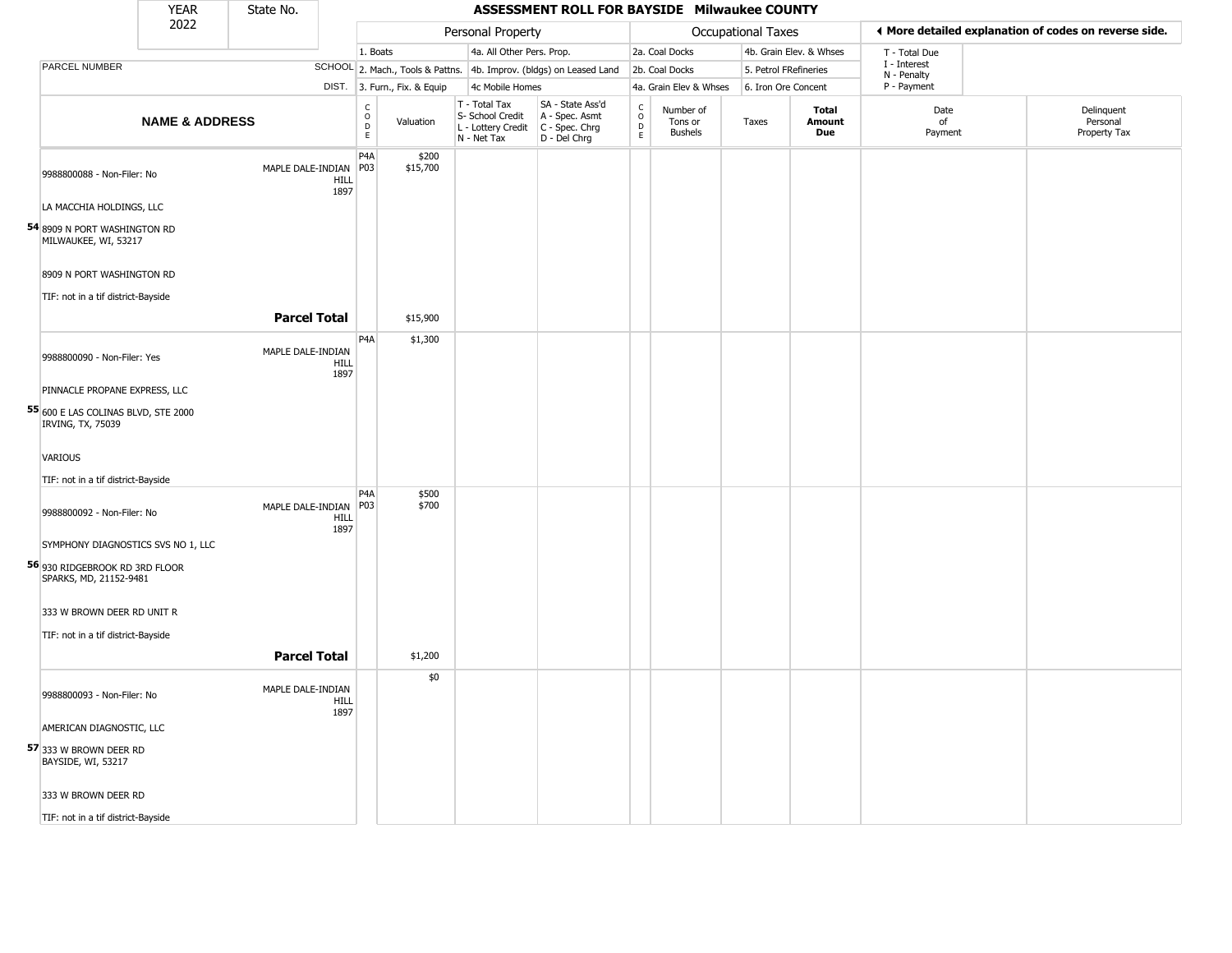|                                                               | <b>YEAR</b>               | State No.           |                     | ASSESSMENT ROLL FOR BAYSIDE Milwaukee COUNTY |                              |                                                                        |                                                                        |                                   |                                        |                    |                               |                             |  |                                                       |
|---------------------------------------------------------------|---------------------------|---------------------|---------------------|----------------------------------------------|------------------------------|------------------------------------------------------------------------|------------------------------------------------------------------------|-----------------------------------|----------------------------------------|--------------------|-------------------------------|-----------------------------|--|-------------------------------------------------------|
|                                                               | 2022                      |                     |                     |                                              |                              | Personal Property                                                      |                                                                        |                                   |                                        | Occupational Taxes |                               |                             |  | ♦ More detailed explanation of codes on reverse side. |
|                                                               |                           |                     |                     | 1. Boats                                     |                              | 4a. All Other Pers. Prop.                                              |                                                                        |                                   | 2a. Coal Docks                         |                    | 4b. Grain Elev. & Whses       | T - Total Due               |  |                                                       |
| <b>PARCEL NUMBER</b>                                          |                           |                     |                     |                                              |                              |                                                                        | SCHOOL 2. Mach., Tools & Pattns. 4b. Improv. (bldgs) on Leased Land    |                                   | 2b. Coal Docks                         |                    | 5. Petrol FRefineries         | I - Interest<br>N - Penalty |  |                                                       |
|                                                               |                           |                     |                     |                                              | DIST. 3. Furn., Fix. & Equip | 4c Mobile Homes                                                        |                                                                        |                                   | 4a. Grain Elev & Whses                 |                    | 6. Iron Ore Concent           | P - Payment                 |  |                                                       |
|                                                               | <b>NAME &amp; ADDRESS</b> |                     |                     | $\rm _o^C$<br>$\mathsf D$<br>E               | Valuation                    | T - Total Tax<br>S- School Credit<br>L - Lottery Credit<br>N - Net Tax | SA - State Ass'd<br>A - Spec. Asmt<br>$C - Spec. Chrg$<br>D - Del Chrg | $\mathsf{C}$<br>$\circ$<br>D<br>E | Number of<br>Tons or<br><b>Bushels</b> | Taxes              | <b>Total</b><br>Amount<br>Due | Date<br>of<br>Payment       |  | Delinquent<br>Personal<br>Property Tax                |
| 9988800094 - Non-Filer: No                                    |                           | MAPLE DALE-INDIAN   | <b>HILL</b><br>1897 | P4A<br>P03                                   | \$1,300<br>\$1,900           |                                                                        |                                                                        |                                   |                                        |                    |                               |                             |  |                                                       |
| 8855 N PORT WASHINGTON, LLC C/O LA MACCHIA HOLDINGS LLC       |                           |                     |                     |                                              |                              |                                                                        |                                                                        |                                   |                                        |                    |                               |                             |  |                                                       |
| 58 8909 N PORT WASHINGTON RD, STE 100<br>MILWAUKEE, WI, 53217 |                           |                     |                     |                                              |                              |                                                                        |                                                                        |                                   |                                        |                    |                               |                             |  |                                                       |
| 8855 N PORT WASHINGTON RD                                     |                           |                     |                     |                                              |                              |                                                                        |                                                                        |                                   |                                        |                    |                               |                             |  |                                                       |
| TIF: not in a tif district-Bayside                            |                           |                     |                     |                                              |                              |                                                                        |                                                                        |                                   |                                        |                    |                               |                             |  |                                                       |
|                                                               |                           | <b>Parcel Total</b> |                     |                                              | \$3,200                      |                                                                        |                                                                        |                                   |                                        |                    |                               |                             |  |                                                       |
| 9988800095 - Non-Filer: No                                    |                           | MAPLE DALE-INDIAN   | HILL<br>1897        |                                              | \$0                          |                                                                        |                                                                        |                                   |                                        |                    |                               |                             |  |                                                       |
| BAYSIDE & S-L COMPANY, LLP                                    |                           |                     |                     |                                              |                              |                                                                        |                                                                        |                                   |                                        |                    |                               |                             |  |                                                       |
| 59 8909 N PORT WASHINGTON RD<br>MILWAUKEE, WI, 53217          |                           |                     |                     |                                              |                              |                                                                        |                                                                        |                                   |                                        |                    |                               |                             |  |                                                       |
| 8909 N PORT WASHINGTON RD                                     |                           |                     |                     |                                              |                              |                                                                        |                                                                        |                                   |                                        |                    |                               |                             |  |                                                       |
| TIF: not in a tif district-Bayside                            |                           |                     |                     |                                              |                              |                                                                        |                                                                        |                                   |                                        |                    |                               |                             |  |                                                       |
| 9988800096 - Non-Filer: No                                    |                           | MAPLE DALE-INDIAN   | <b>HILL</b><br>1897 | P <sub>4</sub> A<br>P03                      | \$2,800<br>\$84,900          |                                                                        |                                                                        |                                   |                                        |                    |                               |                             |  |                                                       |
| FOX POINT DENTAL CARE, LLC                                    |                           |                     |                     |                                              |                              |                                                                        |                                                                        |                                   |                                        |                    |                               |                             |  |                                                       |
| 60 333A W BROWN DEER RD<br>FOX POINT, WI, 53217               |                           |                     |                     |                                              |                              |                                                                        |                                                                        |                                   |                                        |                    |                               |                             |  |                                                       |
| 333A W BROWN DEER RD                                          |                           |                     |                     |                                              |                              |                                                                        |                                                                        |                                   |                                        |                    |                               |                             |  |                                                       |
| TIF: not in a tif district-Bayside                            |                           |                     |                     |                                              |                              |                                                                        |                                                                        |                                   |                                        |                    |                               |                             |  |                                                       |
|                                                               |                           | <b>Parcel Total</b> |                     |                                              | \$87,700                     |                                                                        |                                                                        |                                   |                                        |                    |                               |                             |  |                                                       |
| 9988800097 - Non-Filer: No                                    |                           | MAPLE DALE-INDIAN   | <b>HILL</b><br>1897 |                                              | \$0                          |                                                                        |                                                                        |                                   |                                        |                    |                               |                             |  |                                                       |
| MARK 8989 BUILDING, LLC                                       |                           |                     |                     |                                              |                              |                                                                        |                                                                        |                                   |                                        |                    |                               |                             |  |                                                       |
| 61 8909 N PORT WASHINGTON RD<br>MILWAUKEE, WI, 53217          |                           |                     |                     |                                              |                              |                                                                        |                                                                        |                                   |                                        |                    |                               |                             |  |                                                       |
| 8909 N PORT WASHINGTON RD                                     |                           |                     |                     |                                              |                              |                                                                        |                                                                        |                                   |                                        |                    |                               |                             |  |                                                       |
| TIF: not in a tif district-Bayside                            |                           |                     |                     |                                              |                              |                                                                        |                                                                        |                                   |                                        |                    |                               |                             |  |                                                       |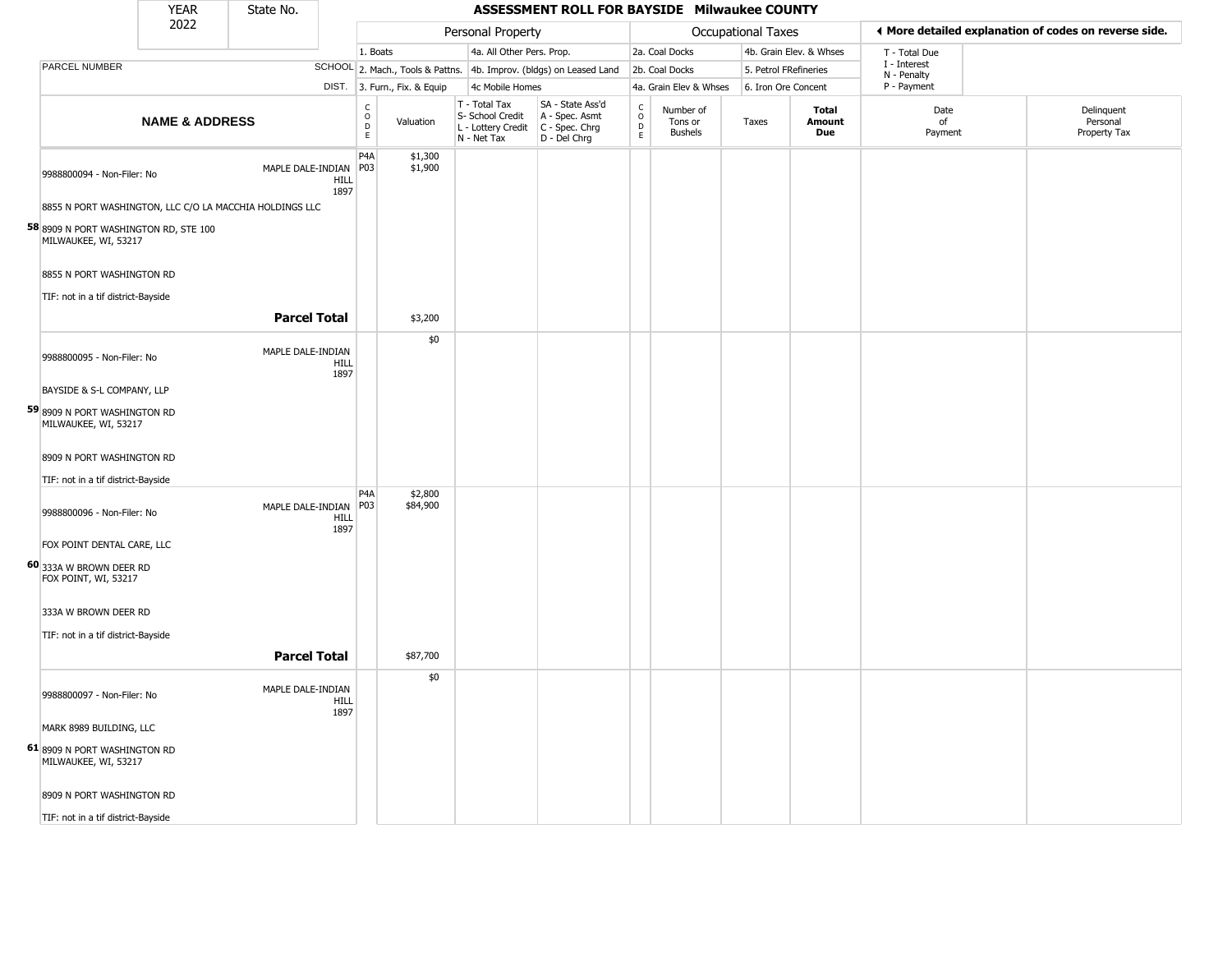|                                                                              | <b>YEAR</b>               | State No.     |                                   |                                                 |                              |                                                                        | ASSESSMENT ROLL FOR BAYSIDE Milwaukee COUNTY                             |                              |                                        |                       |                               |                             |  |                                                       |
|------------------------------------------------------------------------------|---------------------------|---------------|-----------------------------------|-------------------------------------------------|------------------------------|------------------------------------------------------------------------|--------------------------------------------------------------------------|------------------------------|----------------------------------------|-----------------------|-------------------------------|-----------------------------|--|-------------------------------------------------------|
|                                                                              | 2022                      |               |                                   |                                                 |                              | Personal Property                                                      |                                                                          |                              |                                        | Occupational Taxes    |                               |                             |  | ♦ More detailed explanation of codes on reverse side. |
|                                                                              |                           |               |                                   | 1. Boats                                        |                              | 4a. All Other Pers. Prop.                                              |                                                                          |                              | 2a. Coal Docks                         |                       | 4b. Grain Elev. & Whses       | T - Total Due               |  |                                                       |
| <b>PARCEL NUMBER</b>                                                         |                           |               |                                   |                                                 |                              |                                                                        | SCHOOL 2. Mach., Tools & Pattns. 4b. Improv. (bldgs) on Leased Land      |                              | 2b. Coal Docks                         | 5. Petrol FRefineries |                               | I - Interest<br>N - Penalty |  |                                                       |
|                                                                              |                           |               |                                   |                                                 | DIST. 3. Furn., Fix. & Equip | 4c Mobile Homes                                                        |                                                                          |                              | 4a. Grain Elev & Whses                 | 6. Iron Ore Concent   |                               | P - Payment                 |  |                                                       |
|                                                                              | <b>NAME &amp; ADDRESS</b> |               |                                   | $\mathsf{C}$<br>$\mathsf O$<br>D<br>$\mathsf E$ | Valuation                    | T - Total Tax<br>S- School Credit<br>L - Lottery Credit<br>N - Net Tax | SA - State Ass'd<br>A - Spec. Asmt<br>$ C - Spec. Chrg $<br>D - Del Chrg | $_{\rm o}^{\rm c}$<br>D<br>E | Number of<br>Tons or<br><b>Bushels</b> | Taxes                 | <b>Total</b><br>Amount<br>Due | Date<br>of<br>Payment       |  | Delinquent<br>Personal<br>Property Tax                |
| 9988800098 - Non-Filer: No<br>LIFT PILATES STUDIO P2 TRAINS LLC              |                           |               | MAPLE DALE-INDIAN<br>HILL<br>1897 | P <sub>4</sub> A<br>P03                         | \$1,900<br>\$18,500          |                                                                        |                                                                          |                              |                                        |                       |                               |                             |  |                                                       |
| 62 383 W BROWN DEER RD, STOP 7<br>FOX POINT, WI, 53217                       |                           |               |                                   |                                                 |                              |                                                                        |                                                                          |                              |                                        |                       |                               |                             |  |                                                       |
| 383 W BROWN DEER RD<br>TIF: not in a tif district-Bayside                    |                           |               |                                   |                                                 |                              |                                                                        |                                                                          |                              |                                        |                       |                               |                             |  |                                                       |
|                                                                              |                           |               | <b>Parcel Total</b>               |                                                 | \$20,400                     |                                                                        |                                                                          |                              |                                        |                       |                               |                             |  |                                                       |
| 9988800099 - Non-Filer: No                                                   |                           |               | MAPLE DALE-INDIAN<br>HILL<br>1897 | P03<br>P <sub>4</sub> A                         | \$500<br>\$500               |                                                                        |                                                                          |                              |                                        |                       |                               |                             |  |                                                       |
| TOPPERS PIZZA PIZZA PEOPLE LLC<br>63 33 W CENTER ST<br>WHITEWATER, WI, 53190 |                           |               |                                   |                                                 |                              |                                                                        |                                                                          |                              |                                        |                       |                               |                             |  |                                                       |
| 383 W BROWN DEER RD, STE G                                                   |                           |               |                                   |                                                 |                              |                                                                        |                                                                          |                              |                                        |                       |                               |                             |  |                                                       |
| TIF: not in a tif district-Bayside                                           |                           |               | <b>Parcel Total</b>               |                                                 | \$1,000                      |                                                                        |                                                                          |                              |                                        |                       |                               |                             |  |                                                       |
| 9988800100 - Non-Filer: No                                                   |                           |               | MAPLE DALE-INDIAN<br>HILL<br>1897 | P <sub>4</sub> A                                | \$1,800                      |                                                                        |                                                                          |                              |                                        |                       |                               |                             |  |                                                       |
| WASTE MANAGEMENT OF WI INC                                                   |                           |               |                                   |                                                 |                              |                                                                        |                                                                          |                              |                                        |                       |                               |                             |  |                                                       |
| 64 PO BOX 802206<br>DALLAS, TX, 75380                                        |                           |               |                                   |                                                 |                              |                                                                        |                                                                          |                              |                                        |                       |                               |                             |  |                                                       |
| <b>VARIOUS</b>                                                               |                           |               |                                   |                                                 |                              |                                                                        |                                                                          |                              |                                        |                       |                               |                             |  |                                                       |
| TIF: not in a tif district-Bayside                                           |                           |               |                                   |                                                 |                              |                                                                        |                                                                          |                              |                                        |                       |                               |                             |  |                                                       |
| NO. OF PARCELS 64                                                            |                           | <b>TOTALS</b> | ▶                                 |                                                 | 1,826,500.00                 |                                                                        |                                                                          |                              |                                        |                       |                               |                             |  |                                                       |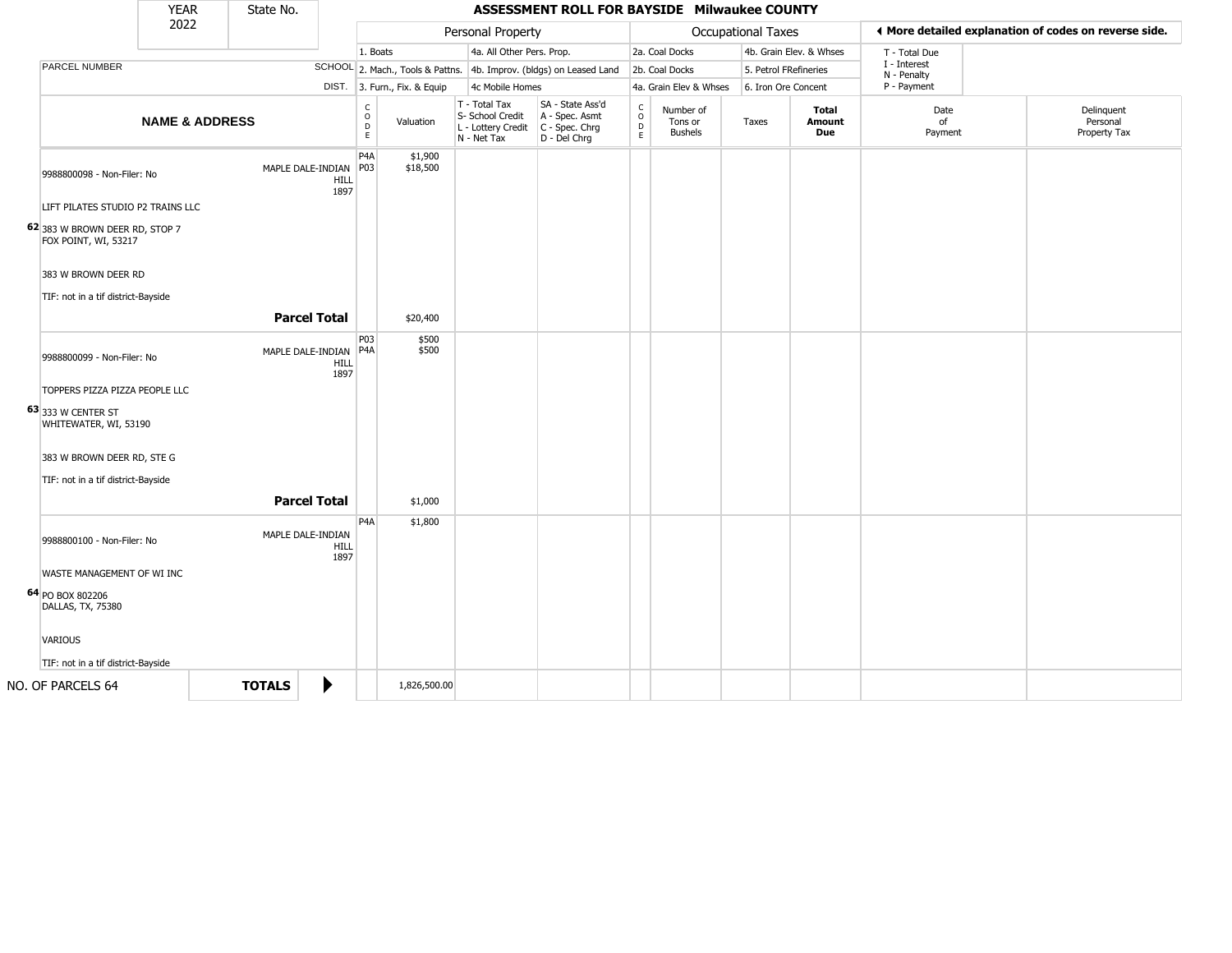|                                             | <b>YEAR</b>               |       | State No.              |                 |                        |                                  |                                                                        | ASSESSMENT ROLL FOR BAYSIDE Ozaukee COUNTY                           |                              |                                         |                           |                             |                                                       |                       |  |                                        |
|---------------------------------------------|---------------------------|-------|------------------------|-----------------|------------------------|----------------------------------|------------------------------------------------------------------------|----------------------------------------------------------------------|------------------------------|-----------------------------------------|---------------------------|-----------------------------|-------------------------------------------------------|-----------------------|--|----------------------------------------|
| 2022                                        |                           |       |                        |                 |                        | Personal Property                |                                                                        |                                                                      |                              |                                         | <b>Occupational Taxes</b> |                             | ◀ More detailed explanation of codes on reverse side. |                       |  |                                        |
|                                             |                           |       |                        |                 | 1. Boats               |                                  | 4a. All Other Pers. Prop.                                              |                                                                      |                              | 2a. Coal Docks                          |                           |                             | 4b. Grain Elev. & Whses                               | T - Total Due         |  |                                        |
| PARCEL NUMBER                               |                           |       |                        |                 |                        | SCHOOL 2. Mach., Tools & Pattns. |                                                                        | 4b. Improv. (bldgs) on Leased Land                                   |                              | 5. Petrol FRefineries<br>2b. Coal Docks |                           | I - Interest<br>N - Penalty |                                                       |                       |  |                                        |
|                                             |                           | DIST. | 3. Furn., Fix. & Equip |                 |                        | 4c Mobile Homes                  |                                                                        | 4a. Grain Elev & Whses                                               |                              | 6. Iron Ore Concent                     |                           | P - Payment                 |                                                       |                       |  |                                        |
|                                             | <b>NAME &amp; ADDRESS</b> |       |                        |                 | C<br>$\circ$<br>D<br>F | Valuation                        | T - Total Tax<br>S- School Credit<br>L - Lottery Credit<br>N - Net Tax | SA - State Ass'd<br>A - Spec. Asmt<br>C - Spec. Chrg<br>D - Del Chrq | $_{\rm o}^{\rm c}$<br>D<br>E | Number of<br>Tons or<br><b>Bushels</b>  |                           | Taxes                       | <b>Total</b><br>Amount<br>Due                         | Date<br>0f<br>Payment |  | Delinquent<br>Personal<br>Property Tax |
| 9988800091 - Non-Filer: No                  |                           |       |                        | Fox Point<br>01 |                        | \$0                              |                                                                        |                                                                      |                              |                                         |                           |                             |                                                       |                       |  |                                        |
| DIRECT TV, LLC PROPERTY TAX DEPT            |                           |       |                        |                 |                        |                                  |                                                                        |                                                                      |                              |                                         |                           |                             |                                                       |                       |  |                                        |
| 1 1010 PINE, 9E-L-01<br>ST LOUIS, MO, 63101 |                           |       |                        |                 |                        |                                  |                                                                        |                                                                      |                              |                                         |                           |                             |                                                       |                       |  |                                        |
| VARIOUS                                     |                           |       |                        |                 |                        |                                  |                                                                        |                                                                      |                              |                                         |                           |                             |                                                       |                       |  |                                        |
| TIF: not in a tif district-Bayside          |                           |       |                        |                 |                        |                                  |                                                                        |                                                                      |                              |                                         |                           |                             |                                                       |                       |  |                                        |
| NO. OF PARCELS 1                            |                           |       | <b>TOTALS</b>          |                 |                        | 0.00                             |                                                                        |                                                                      |                              |                                         |                           |                             |                                                       |                       |  |                                        |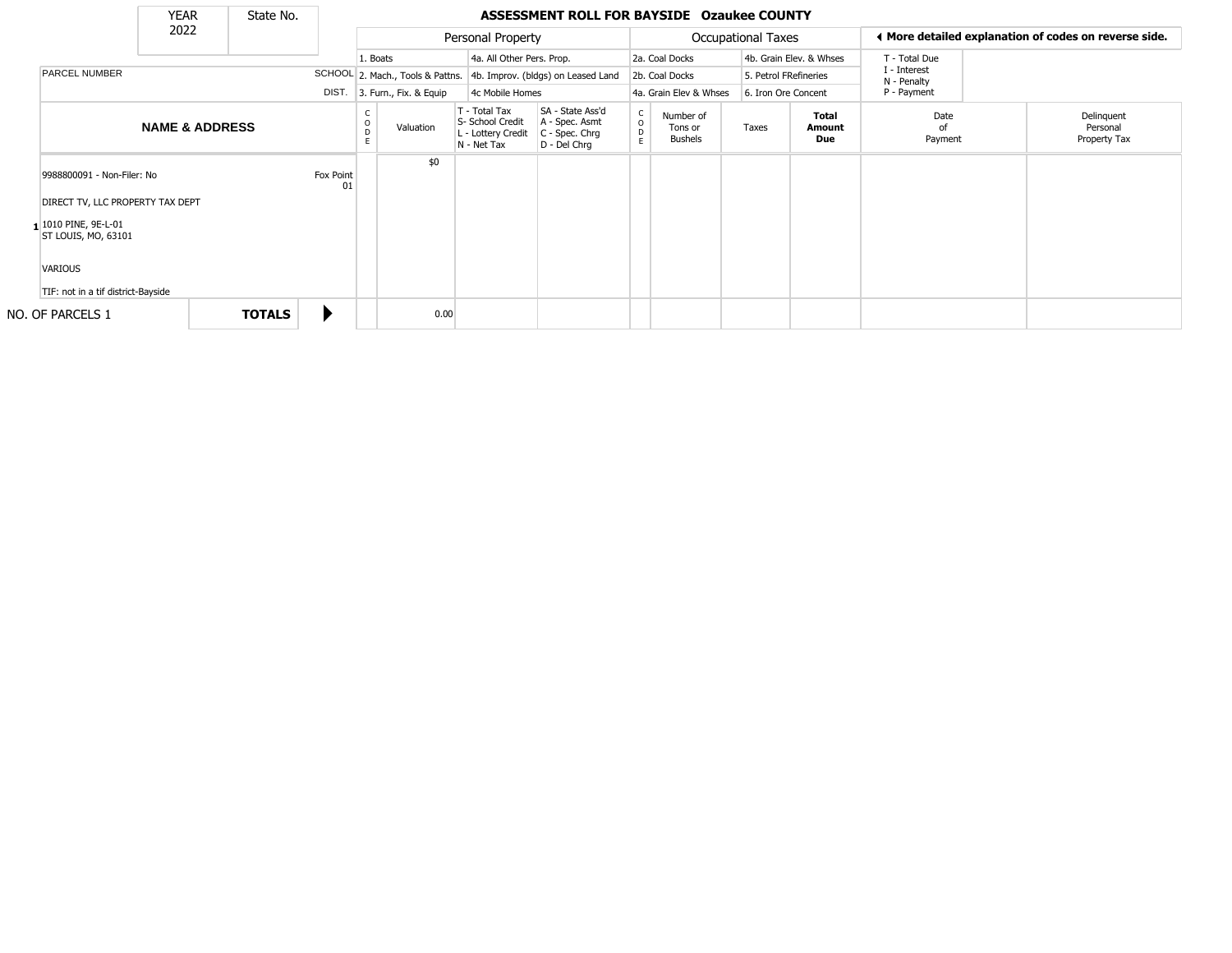| <b>Class</b>  | <b>Total PP Records   Total Valuation</b> |             |
|---------------|-------------------------------------------|-------------|
| <b>Exempt</b> | 1                                         | \$0         |
| No Value      | 13                                        | \$0         |
| <b>P03</b>    | 48                                        | \$1,688,000 |
| P4A           | 35                                        | \$138,500   |
| Total:        | 65                                        | \$1826500   |

### **Municipality Totals by Class Municipality Totals - By County and Class**

| County           | <b>Class</b>     | <b>Total PP Records   Total Valuation</b> |             |
|------------------|------------------|-------------------------------------------|-------------|
| <b>Milwaukee</b> | <b>Exempt</b>    | 1                                         | \$0         |
|                  | No Value         | 12                                        | \$0         |
|                  | P <sub>0</sub> 3 | 48                                        | \$1,688,000 |
|                  | P <sub>4</sub> A | 35                                        | \$138,500   |
|                  | Total:           | 64                                        | \$1,826,500 |
| Ozaukee          | No Value         | 1                                         | \$0         |
|                  | Total:           | 1                                         | \$0         |
| Total:           |                  | 65                                        | \$1,826,500 |

## **Municipality Totals - By County, TIF, Class**

| County           | <b>TIF District</b> | <b>Class</b>     | <b>Total PP Records   Total Valuation</b> |             |
|------------------|---------------------|------------------|-------------------------------------------|-------------|
| <b>Milwaukee</b> |                     | <b>Exempt</b>    | 1                                         | \$0         |
|                  |                     | <b>No Value</b>  | 12                                        | \$0         |
|                  |                     | P <sub>03</sub>  | 48                                        | \$1,688,000 |
|                  |                     | P <sub>4</sub> A | 35                                        | \$138,500   |
|                  |                     | Total:           | 64                                        | \$1,826,500 |
|                  | Total:              |                  | 64                                        | \$1,826,500 |
| Ozaukee          |                     | <b>No Value</b>  | 1                                         | \$0         |
|                  |                     | Total:           | 1                                         | \$0         |
|                  | Total:              |                  | 1                                         | \$0         |
| Total:           |                     |                  | 65                                        | \$1,826,500 |

# **Municipality Totals - By County, School District, Class**

| County           | <b>School District1</b>                  | <b>Class</b>     | <b>Total PP Records Total Valuation</b> |             |
|------------------|------------------------------------------|------------------|-----------------------------------------|-------------|
| <b>Milwaukee</b> | <b>Fox Point</b>                         | <b>No Value</b>  | 1                                       | \$0         |
|                  |                                          | <b>P03</b>       | 4                                       | \$18,400    |
|                  |                                          | P <sub>4</sub> A | 4                                       | \$4,600     |
|                  |                                          | Total:           | 6                                       | \$23,000    |
|                  | <b>MAPLE DALE-</b><br><b>INDIAN HILL</b> | Exempt           | 1                                       | \$0         |
|                  |                                          | <b>No Value</b>  | 11                                      | \$0         |
|                  |                                          | <b>P03</b>       |                                         | \$1,669,600 |